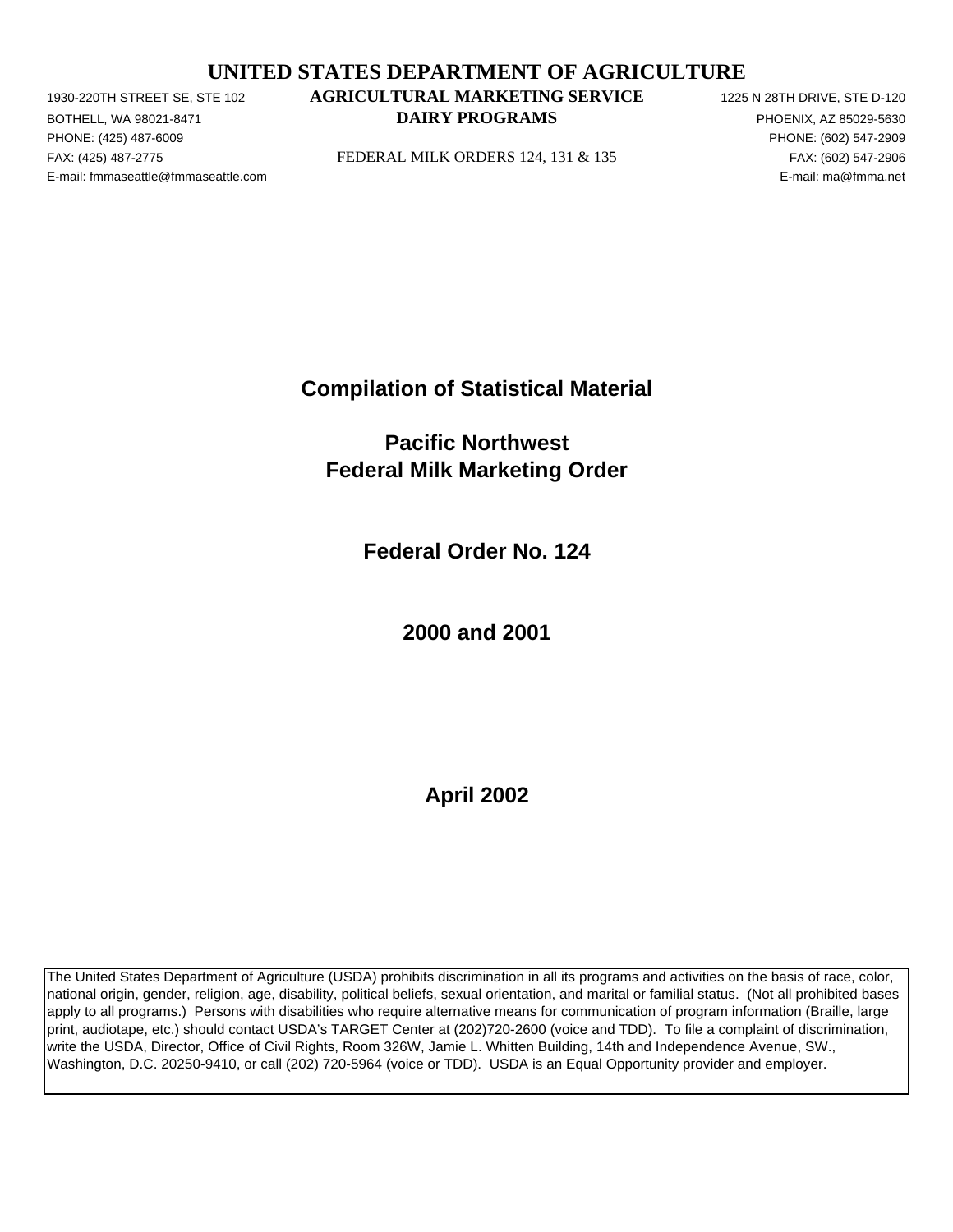# **Table of Contents**

| Table No.      | Title                                                                                                                                                                                  | Page No.       |
|----------------|----------------------------------------------------------------------------------------------------------------------------------------------------------------------------------------|----------------|
| 1              | Handlers Operating Pool Plants Under the Pacific Northwest Order,<br>Federal Order No. 124, 2000 and 2001                                                                              | 1              |
| $\mathbf{2}$   | Qualified Cooperative Associations Marketing Milk Under the<br>Pacific Northwest Order, Federal Order No. 124, 2000 and 2001                                                           | $\overline{2}$ |
| 3              | Number of Producers and Receipts of Producer Milk,<br>Pacific Northwest Order, Federal Order No. 124, 2000 and 2001                                                                    | 3              |
| 4              | Class I Producer Milk and Components, Pacific Northwest Order,<br>Federal Order No. 124, 2000 and 2001                                                                                 | 4              |
| 5              | Class II Producer Milk and Components, Pacific Northwest Order,<br>Federal Order No. 124, 2000 and 2001                                                                                | 5              |
| 6              | Class III Producer Milk and Components, Pacific Northwest Order,<br>Federal Order No. 124, 2000 and 2001                                                                               | 6              |
| $\overline{7}$ | Class IV Producer Milk and Components, Pacific Northwest Order,<br>Federal Order No. 124, 2000 and 2001                                                                                | $\overline{7}$ |
| 8              | Total Producer Milk and Components, Pacific Northwest Order,<br>Federal Order No. 124, 2000 and 2001                                                                                   | 8              |
| 9              | Number of Producers and Milk Production, Pacific Northwest<br>Order, Federal Order No. 124, May 2000 and 2001                                                                          | 9              |
| 10             | Number of Producers and Milk Production, Pacific Northwest<br>Order, Federal Order No. 124, December 2000 and 2001                                                                     | 10             |
| 11             | Class Prices Per Cwt. for 3.5% Milk and Component Prices,<br>Pacific Northwest Order, Federal Order No. 124, 2000 and 2001                                                             | 11             |
| 12             | Producer Price Differentials, Component Prices, and Statistical Uniform<br>Prices, Pacific Northwest Order, Federal Order No. 124, 2000 and 2001                                       | 12             |
| 13             | <b>Advance National Agricultural Statistical Services (NASS) Commodity Pricing</b><br>Factors Used in Pricing Class I Skim/Butterfat and Class II Skim/Nonfat<br>Solids, 2000 and 2001 | 13             |
| 14             | <b>Final National Agricultural Statistical Services (NASS) Commodity Pricing</b><br>Factors Used in Pricing Class II Butterfat, Class III, and Class IV,<br>2000 and 2001              | 14             |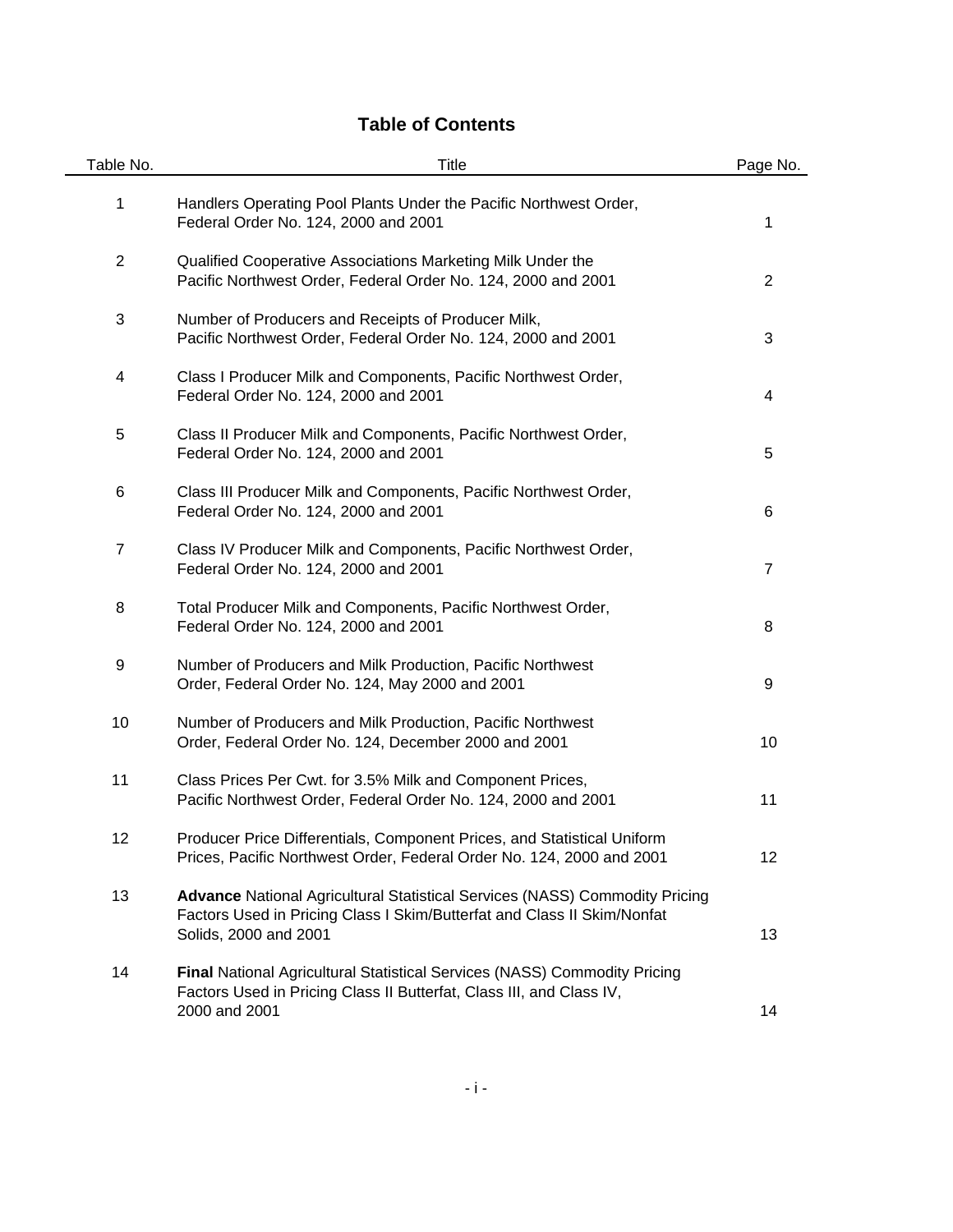## Pacific Northwest Order, Federal Order No. 124, 2000 and 2001 Handlers Operating Pool Plants Under the

|                                      |                      |                       |              | Location   |               |
|--------------------------------------|----------------------|-----------------------|--------------|------------|---------------|
|                                      |                      | <b>Plant Location</b> |              | Adjustment | Plant         |
| Name                                 | City                 | County                | <b>State</b> | Rate 1/    | <b>Status</b> |
| Alpenrose Dairy, Inc.                | Portland             | Multnomah             | <b>OR</b>    |            | 2/            |
| Andersen Dairy, Inc.                 | <b>Battle Ground</b> | Clark                 | <b>WA</b>    |            | 2/            |
| Eberhard Creamery, Inc.              | Redmond              | <b>Deschutes</b>      | <b>OR</b>    | $-0.15$    | 2/            |
| <b>Farmers Cooperative Creamery</b>  | McMinnville          | Yamhill               | <b>OR</b>    |            | 3/            |
| Inland Northwest Dairies, LLC        | Spokane              | Spokane               | <b>WA</b>    |            | 2/            |
| Safeway Stores, Inc.                 | <b>Bellevue</b>      | King                  | <b>WA</b>    |            | 2/            |
| Safeway Stores, Inc.                 | Clackamas            | Clackamas             | OR.          |            | 2/            |
| Safeway 85, Inc.                     | Moses Lake           | Grant                 | <b>WA</b>    | $-0.15$    | 2/            |
| Sunshine Dairy, Inc.                 | Portland             | Multnomah             | OR.          |            | 2/            |
| The Kroger Co., Swan Island Dairy 5/ | Portland             | Multnomah             | <b>OR</b>    |            | 2/            |
| <b>Tillamook County</b>              |                      |                       |              |            |               |
| <b>Creamery Association</b>          | Tillamook            | Tillamook             | <b>OR</b>    |            | 3/            |
| Umpqua Dairy Products Co., Inc.      | Roseburg             | Douglas               | <b>OR</b>    |            | 2/            |
| Valley Crest Foods, Inc.             | Myrtle Point         | Coos                  | <b>OR</b>    |            | 4/            |
| Vitamilk Dairy, Inc.                 | Seattle              | King                  | <b>WA</b>    |            | 2/            |
| <b>WestFarm Foods</b>                | Medford              | Jackson               | <b>OR</b>    |            | 2/            |
| <b>WestFarm Foods</b>                | Portland             | Multnomah             | OR.          |            | 2/            |
| <b>WestFarm Foods</b>                | Seattle              | King                  | <b>WA</b>    |            | 2/            |
| <b>Wilcox Dairy Farms, LLC</b>       | Cheney               | Spokane               | <b>WA</b>    |            | 2/            |
| <b>Wilcox Dairy Farms, LLC</b>       | Roy                  | Pierce                | <b>WA</b>    |            | 2/            |
| <b>Wilcox Dairy Farms, LLC</b>       |                      |                       |              |            |               |
| d/ba Echo Spring Dairy 6/            | Eugene               | Lane                  | <b>OR</b>    |            | 2/            |
| Wilcox Dairy Farms, LLC              |                      |                       |              |            |               |
| d/b/a Curly's Dairy                  | Salem                | Marion                | <b>OR</b>    |            | 2/            |
| <b>Zottola Dairy Products</b>        |                      |                       |              |            |               |
| d/b/a Valley of the Rogue Dairy      | Grants Pass          | Josephine             | <b>OR</b>    |            | 2/            |

1/ \$0.00 unless otherwise noted.

2/ Pool distributing plant under FO 124 during 2000 and 2001.

3/ Pool supply plant under FO 124 during 2000 and 2001.

4/ Valley Crest Foods, Inc. was a pool supply plant during October and November 2001.

5/ Formerly known as Fred Meyer, Inc.

6/ Echo Spring Dairy, Inc. was purchased by Wilcox Dairy Farms, LLC, in November 1999. Out of business April 2000.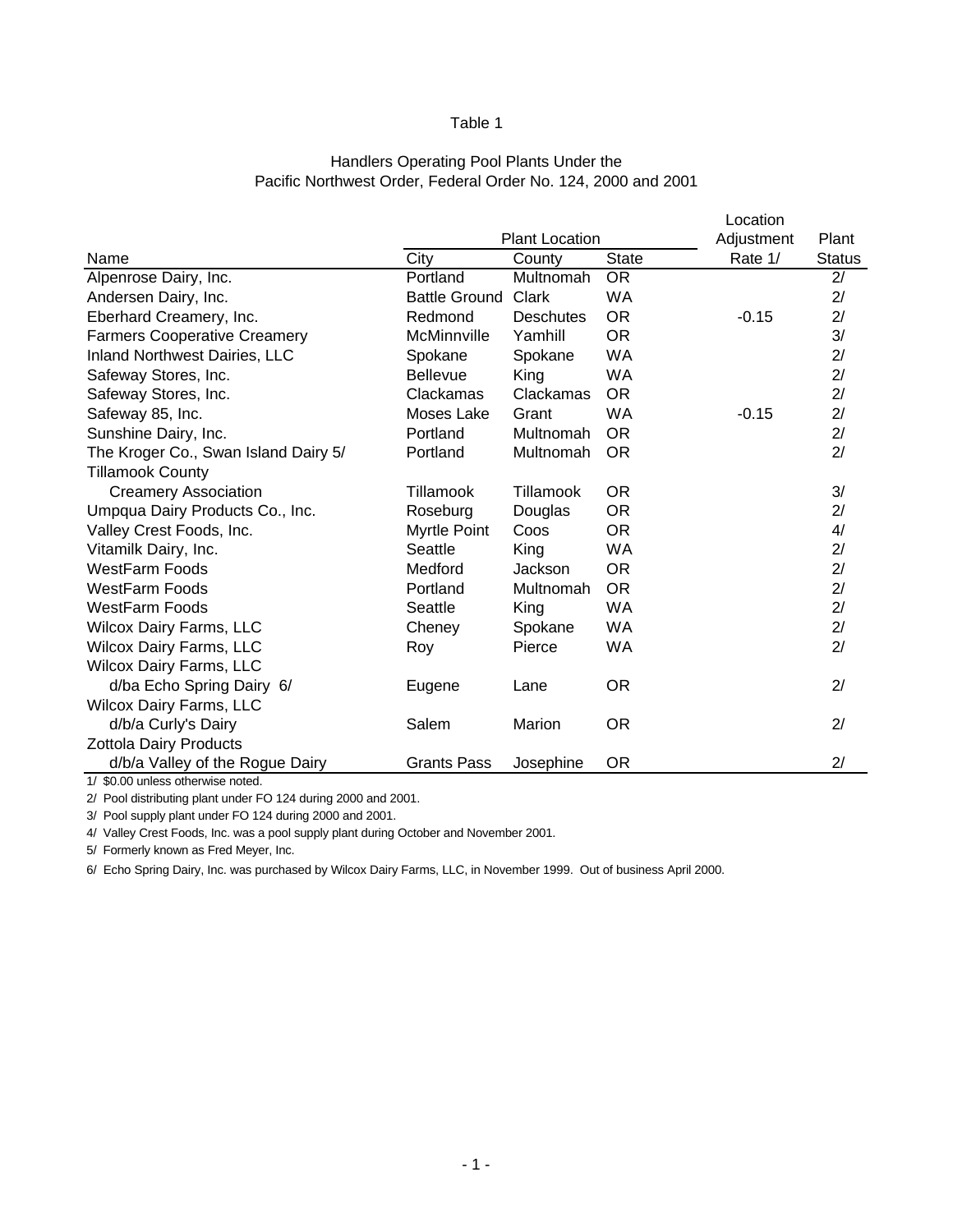## Qualified Cooperative Associations Marketing Milk Under the Pacific Northwest Order, Federal Order No. 124, 2000 and 2001

|                                                                              |                | <b>Principle Office</b> |              |               |  |  |  |  |  |
|------------------------------------------------------------------------------|----------------|-------------------------|--------------|---------------|--|--|--|--|--|
| Name                                                                         | City           | County                  | <b>State</b> | <b>Status</b> |  |  |  |  |  |
| Dairy Farmers of America, Inc.,                                              |                |                         |              |               |  |  |  |  |  |
| Mountain Area Council                                                        | Salt Lake City | Salt Lake               | UΤ           | 1/3/          |  |  |  |  |  |
| <b>Farmers Cooperative Creamery</b>                                          | McMinnville    | Yamhill                 | OR.          | 1/            |  |  |  |  |  |
| Northwest Dairy Association                                                  | Seattle        | King                    | <b>WA</b>    | 1/            |  |  |  |  |  |
| Northwest Independent Milk                                                   |                |                         |              |               |  |  |  |  |  |
| <b>Producers Association</b>                                                 | Mt. Vernon     | Skagit                  | WA           | 1/2/          |  |  |  |  |  |
| Portland Independent Milk                                                    |                |                         |              |               |  |  |  |  |  |
| <b>Producers Association</b>                                                 | Portland       | Multnomah OR            |              | 1/2/          |  |  |  |  |  |
| <b>Tillamook County</b>                                                      |                |                         |              |               |  |  |  |  |  |
| <b>Creamery Association</b>                                                  | Tillamook      | Tillamook               | OR.          | 1/            |  |  |  |  |  |
| 1/ Oughting conceptive conceition under $\Gamma$ 0.424 divisor 2000 and 2004 |                |                         |              |               |  |  |  |  |  |

1/ Qualified cooperative association under FO 124 during 2000 and 2001. 2/ Cooperative reserve supply unit under FO 124 during 2000 and 2001.

3/ Dairy Farmers of America, Inc., headquarters are in Kansas City, Missouri.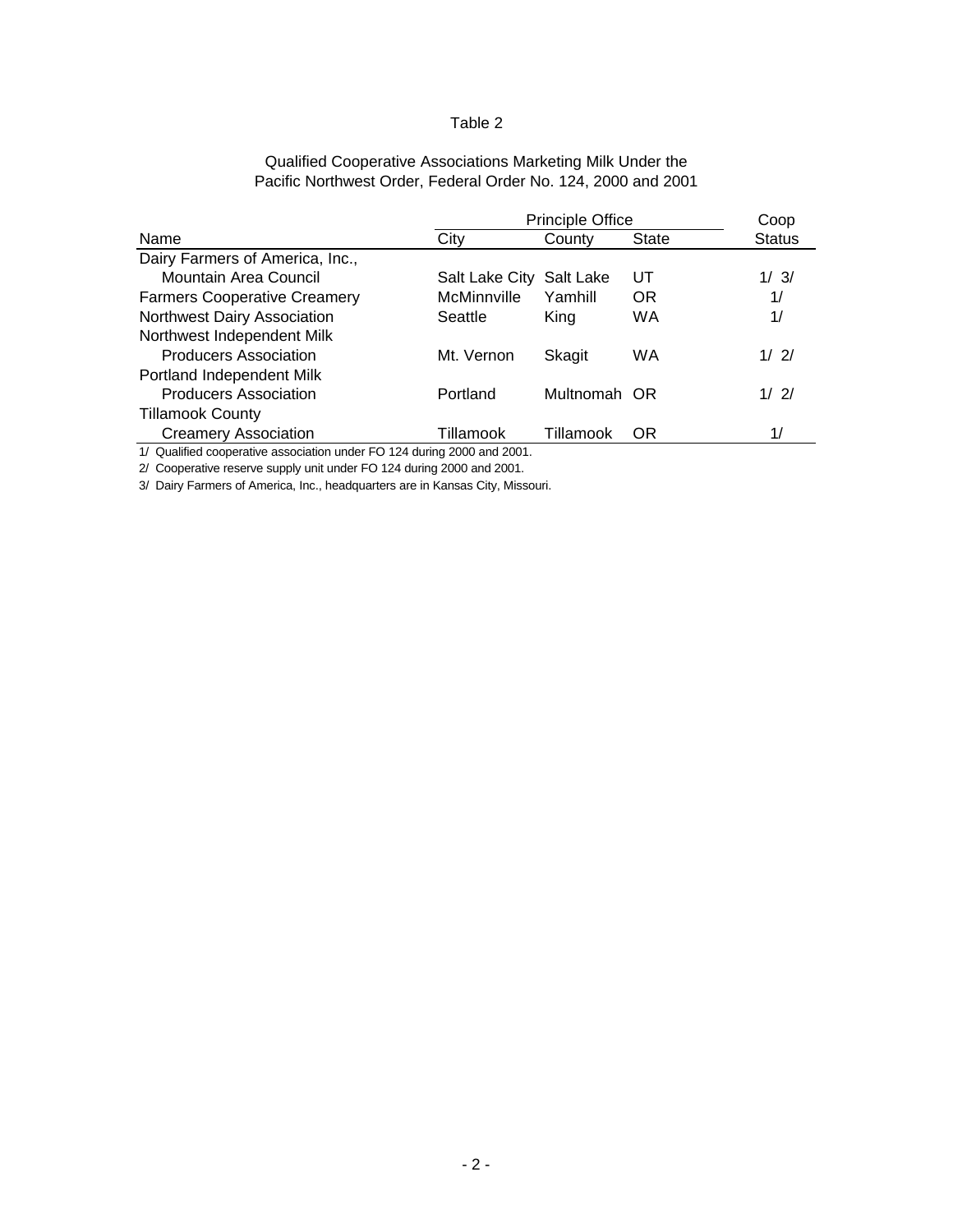## Number of Producers and Receipts of Producer Milk Pacific Northwest Order, Federal Order No. 124 2000 and 2001

| Month         |    | Number of | Total         | Daily      |
|---------------|----|-----------|---------------|------------|
| and Year      |    | Producers | Pounds        | Average 1/ |
|               |    |           |               |            |
| January 2000  |    | 1,073     | 581,199,990   | 18,748,387 |
| February      |    | 1,073     | 549,471,886   | 18,947,306 |
| March         |    | 1,064     | 594,152,814   | 19,166,220 |
| April         |    | 1,071     | 586,406,991   | 19,546,900 |
| May           | 2/ | 850       | 494,184,014   | 15,941,420 |
| June          | 2/ | 848       | 479,535,967   | 15,984,532 |
| July          |    | 1,039     | 614,029,807   | 19,807,413 |
| August        |    | 1,041     | 615,317,025   | 19,848,936 |
| September     |    | 1,297     | 598,367,378   | 19,945,579 |
| October       |    | 1,252     | 604,838,646   | 19,510,924 |
| November      | 2/ | 1,144     | 525,949,881   | 17,531,663 |
| December      | 2/ | 1,120     | 532,104,925   | 17,164,675 |
| Average/Total |    | 1,073     | 6,775,559,324 | 18,512,457 |
|               |    |           |               |            |
| January 2001  |    | 1,309     | 601,072,510   | 19,389,436 |
| February      | 2/ | 1,102     | 498,919,865   | 17,818,567 |
| March         | 2/ | 1,102     | 540,851,627   | 17,446,827 |
| April         | 2/ | 1,069     | 524,560,164   | 17,485,339 |
| May           |    | 1,213     | 630,634,512   | 20,343,049 |
| June          |    | 1,258     | 622,741,814   | 20,758,060 |
| July          |    | 1,251     | 643,972,386   | 20,773,303 |
| August        |    | 1,251     | 628,277,150   | 20,267,005 |
| September     |    | 1,210     | 610,209,311   | 20,340,310 |
| October       | 2/ | 949       | 565,416,417   | 18,239,239 |
| November      |    | 1,207     | 600,607,087   | 20,020,236 |
| December      |    | 1,185     | 620,351,191   | 20,011,329 |
| Average/Total |    | 1,176     | 7,087,614,034 | 19,418,121 |
|               |    |           |               |            |

1/ Annual average is a weighted average.

2/ Eligible milk and producers not pooled due to the relationship between Class III/IV and uniform price. Amount and number are restricted as they represent fewer than three handlers.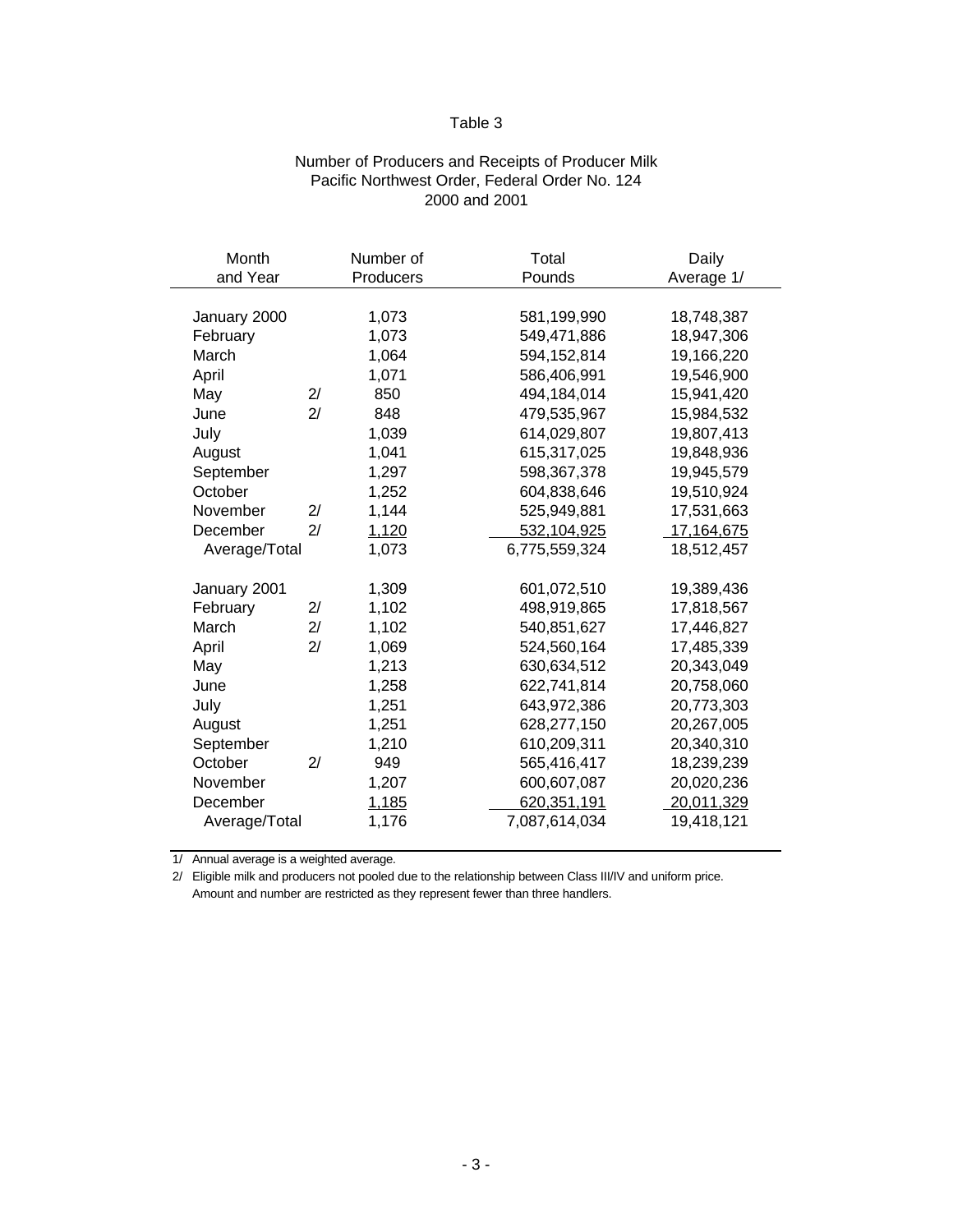## Class I Producer Milk and Components\* Pacific Northwest Order, Federal Order No. 124 2000 and 2001

| Month                          | Class I              | Percent of | Class I Butterfat |         | Class I Protein |         | <b>Class I Other Solids</b> |         | <b>Class I Nonfat Solids</b> |         |
|--------------------------------|----------------------|------------|-------------------|---------|-----------------|---------|-----------------------------|---------|------------------------------|---------|
| and Year                       | <b>Producer Milk</b> | Market     | Pounds            | Percent | Pounds          | Percent | Pounds                      | Percent | Pounds                       | Percent |
|                                |                      |            |                   |         |                 |         |                             |         |                              |         |
| January 2000                   | 173,700,249          | 29.89%     | 3,034,516         | 1.75%   | 5,414,923       | 3.12%   | 10,077,826                  | 5.80%   | 15,492,749                   | 8.92%   |
| February                       | 169,441,598          | 30.84%     | 2,890,256         | 1.71%   | 5,209,756       | 3.07%   | 9,842,781                   | 5.81%   | 15,052,537                   | 8.88%   |
| March                          | 183,764,078          | 30.93%     | 3,195,256         | 1.74%   | 5,649,974       | 3.07%   | 10,684,852                  | 5.81%   | 16,334,826                   | 8.89%   |
| April                          | 162,783,648          | 27.76%     | 2,778,242         | 1.71%   | 4,989,048       | 3.06%   | 9,489,033                   | 5.83%   | 14,478,081                   | 8.89%   |
| May                            | 179,692,537          | 36.36%     | 3,076,089         | 1.71%   | 5,433,796       | 3.02%   | 10,506,384                  | 5.85%   | 15,940,180                   | 8.87%   |
| June                           | 167,806,681          | 34.99%     | 3,020,661         | 1.80%   | 5,066,452       | 3.02%   | 9,812,075                   | 5.85%   | 14,878,527                   | 8.87%   |
| July                           | 162,127,690          | 26.40%     | 2,930,025         | 1.81%   | 4,869,035       | 3.00%   | 9,455,550                   | 5.83%   | 14,324,585                   | 8.84%   |
| August                         | 175,285,362          | 28.49%     | 3,191,343         | 1.82%   | 5,349,790       | 3.05%   | 10,204,476                  | 5.82%   | 15,554,266                   | 8.87%   |
| September                      | 180,778,592          | 30.21%     | 3,187,677         | 1.76%   | 5,612,501       | 3.10%   | 10,535,563                  | 5.83%   | 16,148,064                   | 8.93%   |
| October                        | 182,823,243          | 30.23%     | 3,362,201         | 1.84%   | 5,735,778       | 3.14%   | 10,633,868                  | 5.82%   | 16,369,646                   | 8.95%   |
| November                       | 184,403,899          | 35.06%     | 3,526,483         | 1.91%   | 5,844,946       | 3.17%   | 10,700,810                  | 5.80%   | 16,545,756                   | 8.97%   |
| December                       | 177, 156, 275        | 33.29%     | 3,476,255         | 1.96%   | 5,552,110       | 3.13%   | 10,286,347                  | 5.81%   | 15,838,457                   | 8.94%   |
| Total/Average 1/ 2,099,763,852 |                      | 30.99%     | 37,669,004        | 1.79%   | 64,728,109      | 3.08%   | 122,229,565                 | 5.82%   | 186,957,674                  | 8.90%   |
|                                |                      |            |                   |         |                 |         |                             |         |                              |         |
| January 2001                   | 187,662,093          | 31.22%     | 3,245,284         | 1.73%   | 5,804,482       | 3.09%   | 10,922,268                  | 5.82%   | 16,726,750                   | 8.91%   |
| February                       | 159,140,104          | 31.90%     | 2,715,146         | 1.71%   | 4,939,763       | 3.10%   | 9,258,049                   | 5.82%   | 14,197,812                   | 8.92%   |
| March                          | 182, 139, 754        | 33.68%     | 3,186,672         | 1.75%   | 5,631,976       | 3.09%   | 10,583,139                  | 5.81%   | 16,215,115                   | 8.90%   |
| April                          | 169,782,295          | 32.37%     | 2,906,067         | 1.71%   | 5,253,776       | 3.09%   | 9,891,877                   | 5.83%   | 15,145,653                   | 8.92%   |
| May                            | 174,939,228          | 27.74%     | 3,070,030         | 1.75%   | 5,341,538       | 3.05%   | 10,195,145                  | 5.83%   | 15,536,683                   | 8.88%   |
| June                           | 165,812,686          | 26.63%     | 2,980,840         | 1.80%   | 5,046,684       | 3.04%   | 9,628,708                   | 5.81%   | 14,675,392                   | 8.85%   |
| July                           | 168,528,024          | 26.17%     | 3,041,386         | 1.80%   | 5,105,336       | 3.03%   | 9,825,678                   | 5.83%   | 14,931,014                   | 8.86%   |
| August                         | 174,076,403          | 27.71%     | 3,122,564         | 1.79%   | 5,291,629       | 3.04%   | 10,133,335                  | 5.82%   | 15,424,964                   | 8.86%   |
| September                      | 167,236,658          | 27.41%     | 2,975,209         | 1.78%   | 5,190,710       | 3.10%   | 9,706,677                   | 5.80%   | 14,897,387                   | 8.91%   |
| October                        | 188,846,278          | 33.40%     | 3,455,013         | 1.83%   | 5,975,882       | 3.16%   | 10,943,594                  | 5.79%   | 16,919,476                   | 8.96%   |
| November                       | 184,119,708          | 30.66%     | 3,455,369         | 1.88%   | 5,807,342       | 3.15%   | 10,684,654                  | 5.80%   | 16,491,996                   | 8.96%   |
| December                       | 175,469,780          | 28.29%     | 3,344,738         | 1.91%   | 5,552,623       | 3.16%   | 10,160,197                  | 5.79%   | 15,712,820                   | 8.95%   |
| Total/Average 1/               | 2,097,753,011        | 29.60%     | 37,498,318        | 1.79%   | 64,941,741      | 3.10%   | 121,933,321                 | 5.81%   | 186,875,062                  | 8.91%   |

1/ Annual average is a weighted average.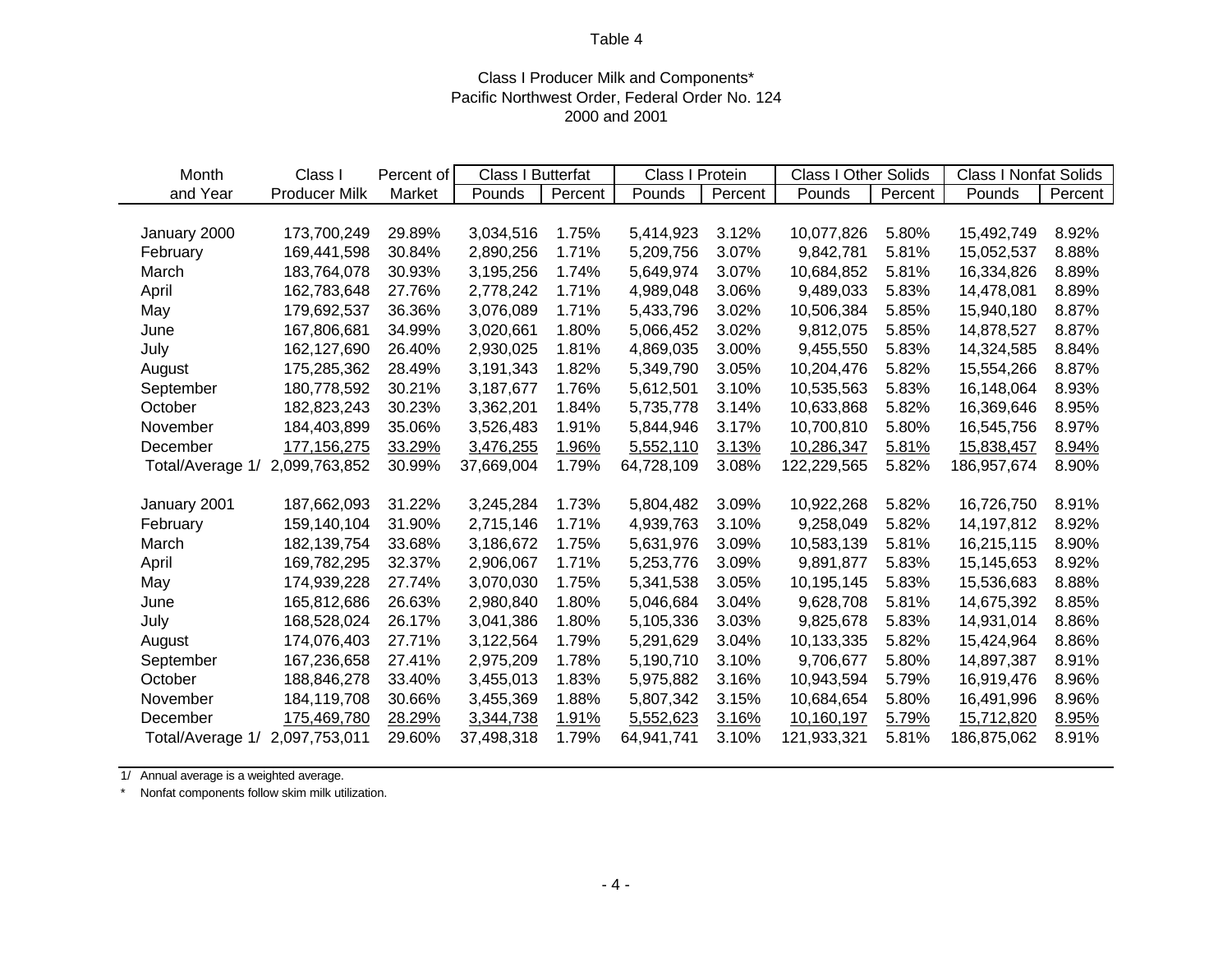## Class II Producer Milk and Components\* Pacific Northwest Order, Federal Order No. 124 2000 and 2001

| Month            | Class II             | Percent of | Class II Butterfat |         | Class II Protein |         | <b>Class II Other Solids</b> |         | <b>Class II Nonfat Solids</b> |         |
|------------------|----------------------|------------|--------------------|---------|------------------|---------|------------------------------|---------|-------------------------------|---------|
| and Year         | <b>Producer Milk</b> | Market     | Pounds             | Percent | Pounds           | Percent | Pounds                       | Percent | Pounds                        | Percent |
|                  |                      |            |                    |         |                  |         |                              |         |                               |         |
| January 2000     | 37,059,754           | 6.38%      | 2,773,474          | 7.48%   | 1,086,187        | 2.93%   | 2,020,828                    | 5.45%   | 3,107,015                     | 8.38%   |
| February         | 38,615,695           | 7.03%      | 3,017,434          | 7.81%   | 1,110,467        | 2.88%   | 2,101,729                    | 5.44%   | 3,212,196                     | 8.32%   |
| March            | 41,888,489           | 7.05%      | 3,289,344          | 7.85%   | 1,206,467        | 2.88%   | 2,282,319                    | 5.45%   | 3,488,786                     | 8.33%   |
| April            | 43,228,796           | 7.37%      | 3,604,716          | 8.34%   | 1,233,268        | 2.85%   | 2,349,870                    | 5.44%   | 3,583,138                     | 8.29%   |
| May              | 45,503,220           | 9.21%      | 3,652,534          | 8.03%   | 1,285,790        | 2.83%   | 2,488,810                    | 5.47%   | 3,774,600                     | 8.30%   |
| June             | 44,406,258           | 9.26%      | 3,608,426          | 8.13%   | 1,256,477        | 2.83%   | 2,428,037                    | 5.47%   | 3,684,514                     | 8.30%   |
| July             | 38,875,243           | 6.33%      | 3,737,641          | 9.61%   | 1,074,149        | 2.76%   | 2,085,837                    | 5.37%   | 3,159,986                     | 8.13%   |
| August           | 46,148,087           | 7.50%      | 4,012,573          | 8.69%   | 1,310,790        | 2.84%   | 2,497,143                    | 5.41%   | 3,807,933                     | 8.25%   |
| September        | 34,164,014           | 5.71%      | 3,264,048          | 9.55%   | 977,027          | 2.86%   | 1,833,759                    | 5.37%   | 2,810,786                     | 8.23%   |
| October          | 34,597,156           | 5.72%      | 3,013,213          | 8.71%   | 1,010,593        | 2.92%   | 1,871,316                    | 5.41%   | 2,881,909                     | 8.33%   |
| November         | 32,081,355           | 6.10%      | 3,379,878          | 10.54%  | 927,468          | 2.89%   | 1,697,248                    | 5.29%   | 2,624,716                     | 8.18%   |
| December         | 28,790,016           | 5.41%      | 3,126,491          | 10.86%  | 820,760          | 2.85%   | 1,520,606                    | 5.28%   | 2,341,366                     | 8.13%   |
| Total/Average 1/ | 465,358,083          | 6.87%      | 40,479,772         | 8.70%   | 13,299,443       | 2.86%   | 25,177,502                   | 5.41%   | 38,476,945                    | 8.27%   |
|                  |                      |            |                    |         |                  |         |                              |         |                               |         |
| January 2001     | 37,549,754           | 6.25%      | 3,287,609          | 8.76%   | 1,078,099        | 2.87%   | 2,028,481                    | 5.40%   | 3,106,580                     | 8.27%   |
| February         | 32,440,082           | 6.50%      | 2,998,390          | 9.24%   | 931,562          | 2.87%   | 1,743,752                    | 5.38%   | 2,675,314                     | 8.25%   |
| March            | 46,344,358           | 8.57%      | 3,958,400          | 8.54%   | 1,334,825        | 2.88%   | 2,507,335                    | 5.41%   | 3,842,160                     | 8.29%   |
| April            | 37,482,416           | 7.15%      | 3,465,155          | 9.24%   | 1,072,708        | 2.86%   | 2,017,537                    | 5.38%   | 3,090,245                     | 8.24%   |
| May              | 36,794,313           | 5.83%      | 3,843,128          | 10.44%  | 1,026,899        | 2.79%   | 1,954,123                    | 5.31%   | 2,981,022                     | 8.10%   |
| June             | 42,516,855           | 6.83%      | 4,301,754          | 10.12%  | 1,191,329        | 2.80%   | 2,261,481                    | 5.32%   | 3,452,810                     | 8.12%   |
| July             | 39,813,052           | 6.18%      | 4,460,470          | 11.20%  | 1,093,461        | 2.75%   | 2,102,137                    | 5.28%   | 3,195,598                     | 8.03%   |
| August           | 40,161,778           | 6.39%      | 3,886,297          | 9.68%   | 1,124,825        | 2.80%   | 2,154,575                    | 5.36%   | 3,279,400                     | 8.17%   |
| September        | 40,257,384           | 6.60%      | 3,776,296          | 9.38%   | 1,154,569        | 2.87%   | 2,159,722                    | 5.36%   | 3,314,291                     | 8.23%   |
| October          | 37,927,658           | 6.71%      | 3,727,224          | 9.83%   | 1,103,715        | 2.91%   | 2,021,232                    | 5.33%   | 3,124,947                     | 8.24%   |
| November         | 38,094,176           | 6.34%      | 3,946,756          | 10.36%  | 1,102,137        | 2.89%   | 2,022,112                    | 5.31%   | 3,124,249                     | 8.20%   |
| December         | 34,124,615           | 5.50%      | 4,538,069          | 13.30%  | 958,888          | 2.81%   | 1,752,299                    | 5.14%   | 2,711,187                     | 7.94%   |
| Total/Average 1/ | 463,506,441          | 6.54%      | 46,189,548         | 9.97%   | 13,173,017       | 2.84%   | 24,724,786                   | 5.33%   | 37,897,803                    | 8.18%   |

1/ Annual average is a weighted average.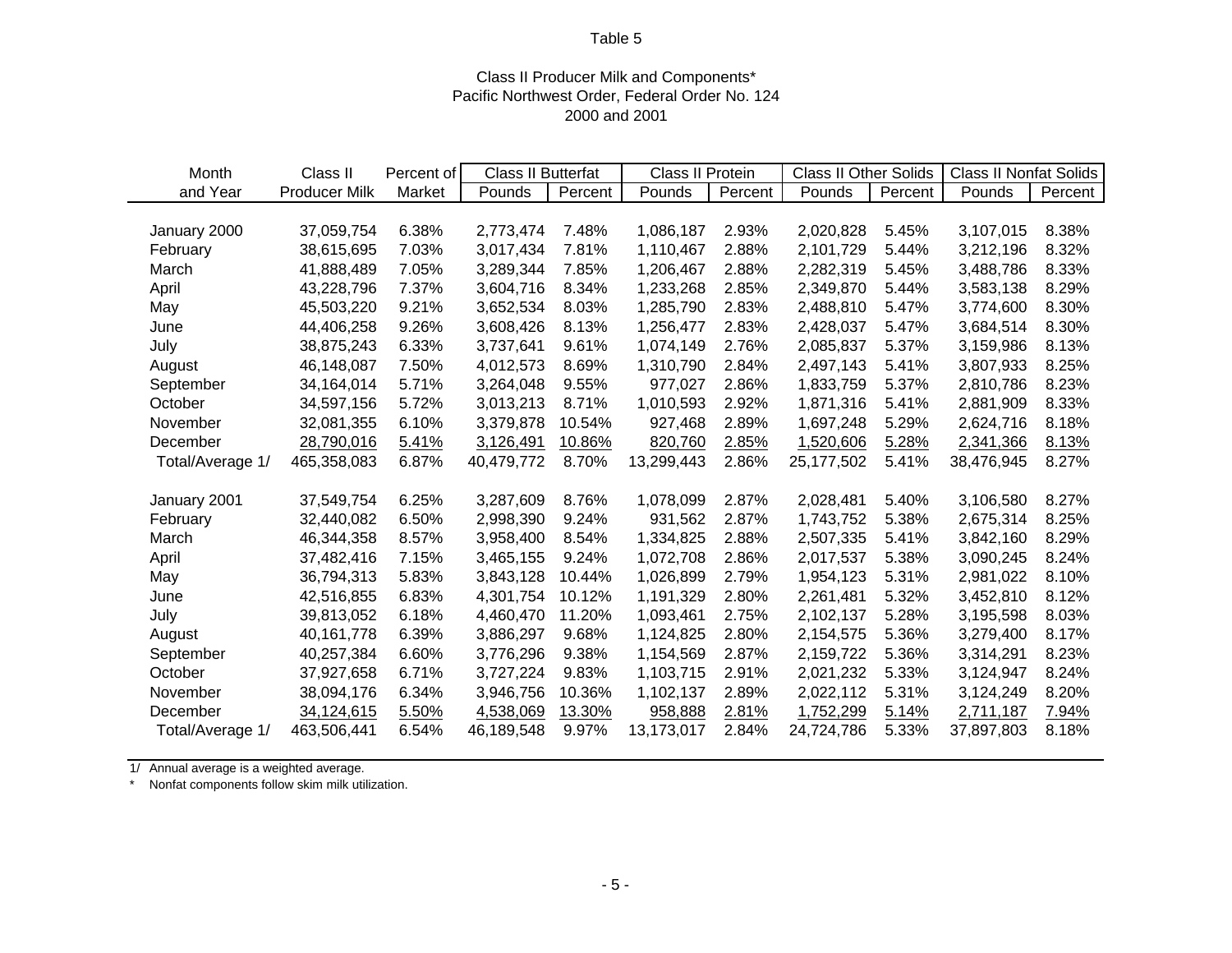## Class III Producer Milk and Components\* Pacific Northwest Order, Federal Order No. 124 2000 and 2001

| Month            | Class III            | Percent of | Class III Butterfat |         | Class III Protein |         | <b>Class III Other Solids</b> |         | <b>Class III Nonfat Solids</b> |         |
|------------------|----------------------|------------|---------------------|---------|-------------------|---------|-------------------------------|---------|--------------------------------|---------|
| and Year         | <b>Producer Milk</b> | Market     | Pounds              | Percent | Pounds            | Percent | Pounds                        | Percent | Pounds                         | Percent |
|                  |                      |            |                     |         |                   |         |                               |         |                                |         |
| January 2000     | 188,397,512          | 32.42%     | 7,095,444           | 3.77%   | 5,787,220         | 3.07%   | 10,718,328                    | 5.69%   | 16,505,548                     | 8.76%   |
| February         | 174,880,294          | 31.83%     | 6,479,948           | 3.71%   | 5,326,219         | 3.05%   | 10,029,554                    | 5.74%   | 15,355,773                     | 8.78%   |
| March            | 188,076,405          | 31.65%     | 7,170,590           | 3.81%   | 5,721,813         | 3.04%   | 10,726,072                    | 5.70%   | 16,447,885                     | 8.75%   |
| April            | 185,851,904          | 31.69%     | 6,848,786           | 3.69%   | 5,651,497         | 3.04%   | 10,613,886                    | 5.71%   | 16,265,383                     | 8.75%   |
| May              | 189,756,734          | 38.40%     | 6,769,712           | 3.57%   | 5,635,267         | 2.97%   | 10,857,881                    | 5.72%   | 16,493,148                     | 8.69%   |
| June             | 188,796,536          | 39.37%     | 6,729,950           | 3.56%   | 5,587,524         | 2.96%   | 10,805,288                    | 5.72%   | 16,392,812                     | 8.68%   |
| July             | 207,290,540          | 33.76%     | 7,320,161           | 3.53%   | 6,099,213         | 2.94%   | 11,850,641                    | 5.72%   | 17,949,854                     | 8.66%   |
| August           | 205,016,457          | 33.32%     | 7,318,673           | 3.57%   | 6,170,159         | 3.01%   | 11,706,879                    | 5.71%   | 17,877,038                     | 8.72%   |
| September        | 212,999,546          | 35.60%     | 7,762,041           | 3.64%   | 6,527,785         | 3.06%   | 12,164,310                    | 5.71%   | 18,692,095                     | 8.78%   |
| October          | 211,067,092          | 34.90%     | 7,910,432           | 3.75%   | 6,560,391         | 3.11%   | 12,035,928                    | 5.70%   | 18,596,319                     | 8.81%   |
| November         | 196,691,458          | 37.40%     | 7,475,813           | 3.80%   | 6,167,018         | 3.14%   | 11,210,856                    | 5.70%   | 17,377,874                     | 8.84%   |
| December         | 200,252,305          | 37.63%     | 7,624,887           | 3.81%   | 6,208,341         | 3.10%   | 11,429,213                    | 5.71%   | 17,637,554                     | 8.81%   |
| Total/Average 1/ | 2,349,076,783        | 34.67%     | 86,506,437          | 3.68%   | 71,442,447        | 3.04%   | 134,148,836                   | 5.71%   | 205,591,283                    | 8.75%   |
|                  |                      |            |                     |         |                   |         |                               |         |                                |         |
| January 2001     | 202,671,000          | 33.72%     | 7,444,827           | 3.67%   | 6,188,381         | 3.05%   | 11,582,801                    | 5.72%   | 17,771,182                     | 8.77%   |
| February         | 187,455,263          | 37.57%     | 6,853,412           | 3.66%   | 5,741,975         | 3.06%   | 10,712,655                    | 5.71%   | 16,454,630                     | 8.78%   |
| March            | 197,292,451          | 36.48%     | 7,242,626           | 3.67%   | 6,011,284         | 3.05%   | 11,247,122                    | 5.70%   | 17,258,406                     | 8.75%   |
| April            | 203,260,132          | 38.75%     | 7,381,614           | 3.63%   | 6,191,644         | 3.05%   | 11,635,361                    | 5.72%   | 17,827,005                     | 8.77%   |
| May              | 214,336,060          | 33.99%     | 7,470,191           | 3.49%   | 6,465,342         | 3.02%   | 12,271,229                    | 5.73%   | 18,736,571                     | 8.74%   |
| June             | 213,546,543          | 34.29%     | 7,590,355           | 3.55%   | 6,430,671         | 3.01%   | 12,171,892                    | 5.70%   | 18,602,563                     | 8.71%   |
| July             | 219,539,152          | 34.09%     | 7,598,845           | 3.46%   | 6,578,649         | 3.00%   | 12,549,792                    | 5.72%   | 19,128,441                     | 8.71%   |
| August           | 210,277,598          | 33.47%     | 7,422,105           | 3.53%   | 6,320,991         | 3.01%   | 12,029,904                    | 5.72%   | 18,350,895                     | 8.73%   |
| September        | 209,285,315          | 34.30%     | 7,525,980           | 3.60%   | 6,436,361         | 3.08%   | 11,933,242                    | 5.70%   | 18,369,603                     | 8.78%   |
| 2/<br>October    | 155,371,742          | 27.48%     | 6,090,371           | 3.92%   | 4,881,006         | 3.14%   | 8,836,432                     | 5.69%   | 13,717,438                     | 8.83%   |
| November         | 208,828,466          | 34.77%     | 8,151,467           | 3.90%   | 6,540,368         | 3.13%   | 11,885,595                    | 5.69%   | 18,425,963                     | 8.82%   |
| December         | 223,879,917          | 36.09%     | 8,387,144           | 3.75%   | 7,033,309         | 3.14%   | 12,751,746                    | 5.70%   | 19,785,055                     | 8.84%   |
| Total/Average 1/ | 2,445,743,639        | 34.51%     | 89,158,937          | 3.65%   | 74,819,981        | 3.06%   | 139,607,771                   | 5.71%   | 214,427,752                    | 8.77%   |

1/ Annual average is a weighted average.

2/ Eligible milk and producers not pooled due to the relationship between Class III and uniform price. Amount and number are restricted as they represent fewer than three handlers.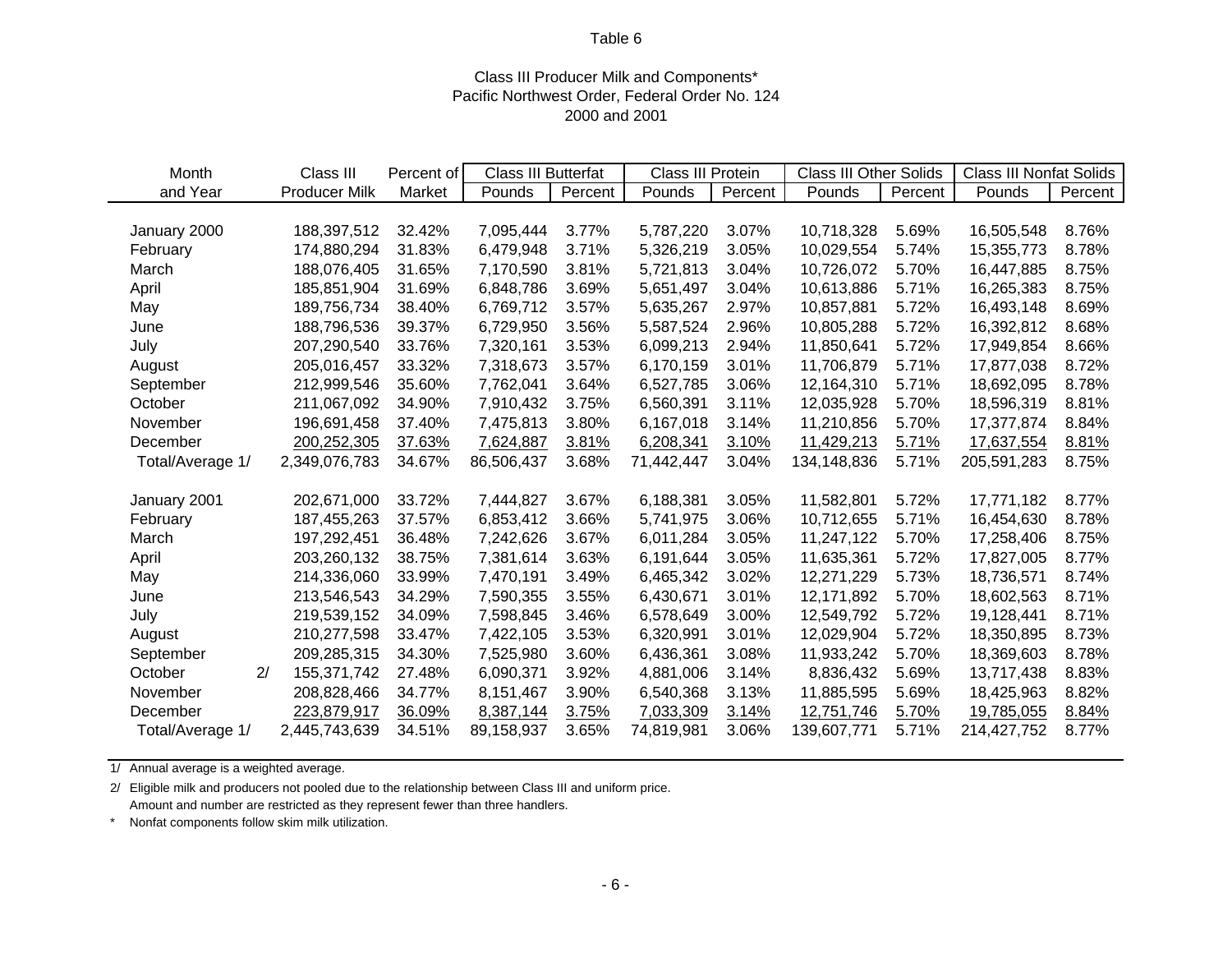## Class IV Producer Milk and Components\* Pacific Northwest Order, Federal Order No. 124 2000 and 2001

| Month            |    | Class IV             | Percent of | Class IV Butterfat |         | Class IV Protein |         | <b>Class IV Other Solids</b> |         | <b>Class IV Nonfat Solids</b> |         |
|------------------|----|----------------------|------------|--------------------|---------|------------------|---------|------------------------------|---------|-------------------------------|---------|
| and Year         |    | <b>Producer Milk</b> | Market     | Pounds             | Percent | Pounds           | Percent | Pounds                       | Percent | Pounds                        | Percent |
|                  |    |                      |            |                    |         |                  |         |                              |         |                               |         |
| January 2000     |    | 182,042,475          | 31.32%     | 8,669,189          | 4.76%   | 5,450,047        | 2.99%   | 10,250,436                   | 5.63%   | 15,700,483                    | 8.62%   |
| February         |    | 166,534,299          | 30.31%     | 7,952,252          | 4.78%   | 4,913,858        | 2.95%   | 9,456,817                    | 5.68%   | 14,370,675                    | 8.63%   |
| March            |    | 180,423,842          | 30.37%     | 8,186,735          | 4.54%   | 5,351,327        | 2.97%   | 10,205,247                   | 5.66%   | 15,556,574                    | 8.62%   |
| April            |    | 194,542,643          | 33.18%     | 8,114,058          | 4.17%   | 5,759,331        | 2.96%   | 11,037,368                   | 5.67%   | 16,796,699                    | 8.63%   |
| May              | 2/ | 79,231,523           | 16.03%     | 4,173,401          | 5.27%   | 2,279,067        | 2.88%   | 4,452,778                    | 5.62%   | 6,731,845                     | 8.50%   |
| June             | 2/ | 78,526,492           | 16.38%     | 3,755,656          | 4.78%   | 2,272,218        | 2.89%   | 4,440,230                    | 5.65%   | 6,712,448                     | 8.55%   |
| July             |    | 205,736,334          | 33.51%     | 7,795,636          | 3.79%   | 5,967,486        | 2.90%   | 11,734,516                   | 5.70%   | 17,702,002                    | 8.60%   |
| August           |    | 188,867,119          | 30.69%     | 7,471,654          | 3.96%   | 5,597,209        | 2.96%   | 10,719,793                   | 5.68%   | 16,317,002                    | 8.64%   |
| September        |    | 170,425,226          | 28.48%     | 7,423,437          | 4.36%   | 5,108,002        | 3.00%   | 9,656,892                    | 5.67%   | 14,764,894                    | 8.66%   |
| October          |    | 176,351,155          | 29.16%     | 7,848,602          | 4.45%   | 5,378,269        | 3.05%   | 9,976,110                    | 5.66%   | 15,354,379                    | 8.71%   |
| November         | 2/ | 112,773,169          | 21.44%     | 5,227,886          | 4.64%   | 3,462,663        | 3.07%   | 6,361,636                    | 5.64%   | 9,824,299                     | 8.71%   |
| December         | 2/ | 125,906,329          | 23.66%     | 5,754,645          | 4.57%   | 3,828,696        | 3.04%   | 7,127,054                    | 5.66%   | 10,955,750                    | 8.70%   |
| Total/Average 1/ |    | 1,861,360,606        | 27.47%     | 82,373,151         | 4.43%   | 55,368,173       | 2.97%   | 105,418,877                  | 5.66%   | 160,787,050                   | 8.64%   |
|                  |    |                      |            |                    |         |                  |         |                              |         |                               |         |
| January 2001     |    | 173,189,663          | 28.81%     | 8,384,480          | 4.84%   | 5,148,673        | 2.97%   | 9,778,707                    | 5.65%   | 14,927,380                    | 8.62%   |
| February         | 2/ | 119,884,416          | 24.03%     | 5,996,673          | 5.00%   | 3,569,387        | 2.98%   | 6,748,609                    | 5.63%   | 10,317,996                    | 8.61%   |
| March            | 2/ | 115,075,064          | 21.28%     | 5,511,810          | 4.79%   | 3,419,068        | 2.97%   | 6,467,084                    | 5.62%   | 9,886,152                     | 8.59%   |
| April            | 2/ | 114,035,321          | 21.74%     | 5,471,468          | 4.80%   | 3,386,067        | 2.97%   | 6,441,564                    | 5.65%   | 9,827,631                     | 8.62%   |
| May              |    | 204,564,911          | 32.44%     | 8,245,955          | 4.03%   | 6,045,353        | 2.96%   | 11,620,421                   | 5.68%   | 17,665,774                    | 8.64%   |
| June             |    | 200,865,730          | 32.26%     | 7,255,732          | 3.61%   | 5,975,140        | 2.97%   | 11,401,854                   | 5.68%   | 17,376,994                    | 8.65%   |
| July             |    | 216,092,158          | 33.56%     | 7,838,203          | 3.63%   | 6,399,893        | 2.96%   | 12,319,976                   | 5.70%   | 18,719,869                    | 8.66%   |
| August           |    | 203,761,371          | 32.43%     | 8,077,840          | 3.96%   | 6,019,838        | 2.95%   | 11,594,309                   | 5.69%   | 17,614,147                    | 8.64%   |
| September        |    | 193,429,954          | 31.70%     | 7,795,208          | 4.03%   | 5,838,178        | 3.02%   | 10,956,379                   | 5.66%   | 16,794,557                    | 8.68%   |
| October          |    | 183,270,739          | 32.41%     | 7,671,884          | 4.19%   | 5,632,775        | 3.07%   | 10,341,850                   | 5.64%   | 15,974,625                    | 8.72%   |
| November         |    | 169,564,737          | 28.23%     | 6,930,227          | 4.09%   | 5,201,908        | 3.07%   | 9,589,190                    | 5.66%   | 14,791,098                    | 8.72%   |
| December         |    | 186,876,879          | 30.12%     | 7,153,716          | 3.83%   | 5,781,776        | 3.09%   | 10,586,159                   | 5.66%   | 16,367,935                    | 8.76%   |
| Total/Average 1/ |    | 2,080,610,943        | 29.36%     | 86,333,196         | 4.15%   | 62,418,056       | 3.00%   | 117,846,102                  | 5.66%   | 180,264,158                   | 8.66%   |

1/ Annual average is a weighted average.

2/ Eligible milk and producers not pooled due to the relationship between Class IV and uniform price. Amount and number are restricted as they represent fewer than three handlers.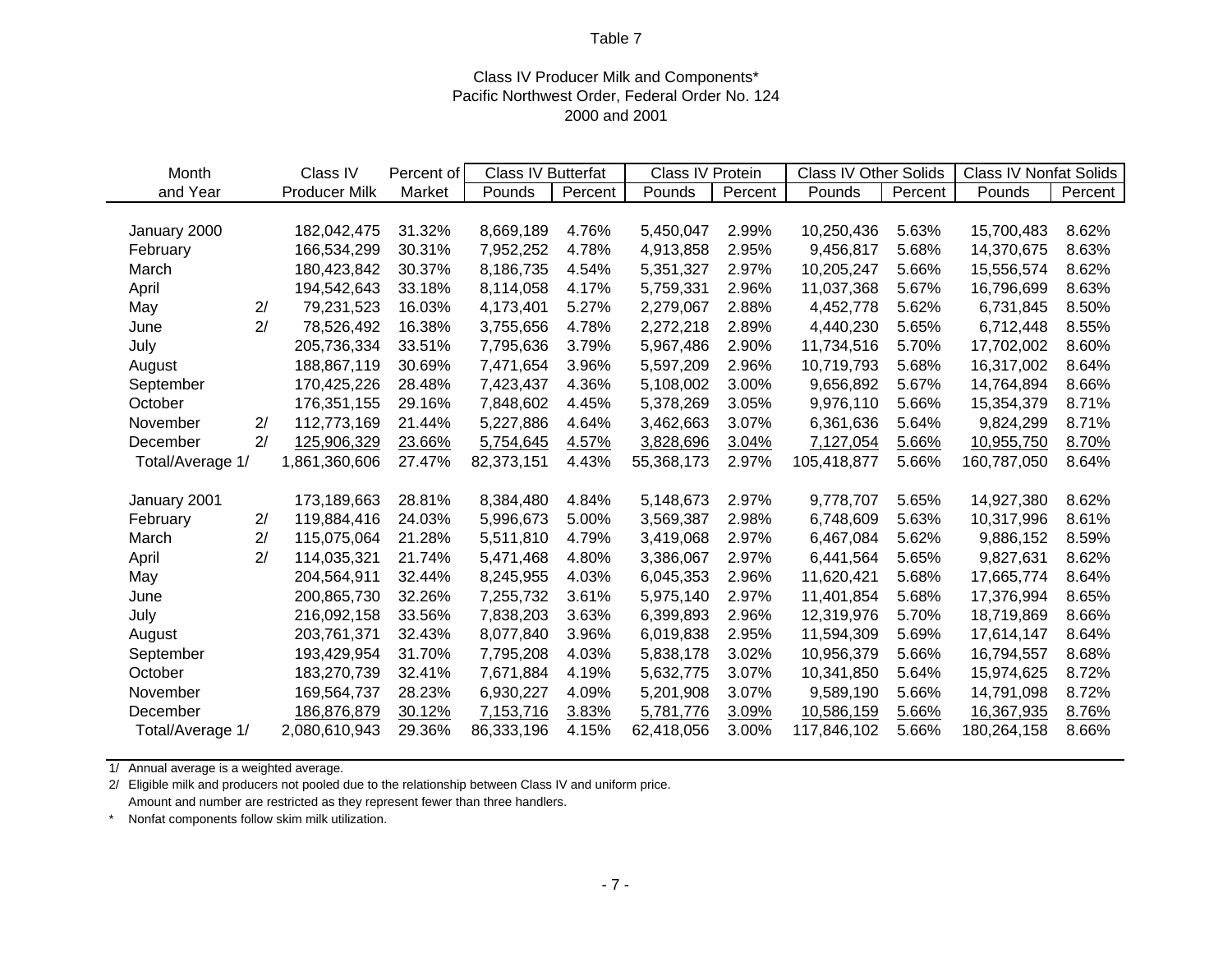## Total Producer Milk and Components Pacific Northwest Order, Federal Order No. 124 2000 and 2001

| Month            |    | Total                | Percent of | <b>Total Butterfat</b> |         | <b>Total Protein</b> |         | <b>Total Other Solids</b> |         | <b>Total Nonfat Solids</b> |         |
|------------------|----|----------------------|------------|------------------------|---------|----------------------|---------|---------------------------|---------|----------------------------|---------|
| and Year         |    | <b>Producer Milk</b> | Market     | Pounds                 | Percent | Pounds               | Percent | Pounds                    | Percent | Pounds                     | Percent |
|                  |    |                      |            |                        |         |                      |         |                           |         |                            |         |
| January 2000     |    | 581,199,990          | 100.00%    | 21,572,623             | 3.71%   | 17,738,377           | 3.05%   | 33,067,418                | 5.69%   | 50,805,795                 | 8.74%   |
| February         |    | 549,471,886          | 100.00%    | 20,339,890             | 3.70%   | 16,560,300           | 3.01%   | 31,430,881                | 5.72%   | 47,991,181                 | 8.73%   |
| March            |    | 594,152,814          | 100.00%    | 21,841,925             | 3.68%   | 17,929,581           | 3.02%   | 33,898,490                | 5.71%   | 51,828,071                 | 8.72%   |
| April            |    | 586,406,991          | 100.00%    | 21,345,802             | 3.64%   | 17,633,144           | 3.01%   | 33,490,157                | 5.71%   | 51,123,301                 | 8.72%   |
| May              | 2/ | 494,184,014          | 100.00%    | 17,671,736             | 3.58%   | 14,633,920           | 2.96%   | 28,305,853                | 5.73%   | 42,939,773                 | 8.69%   |
| June             | 2/ | 479,535,967          | 100.00%    | 17,114,693             | 3.57%   | 14,182,671           | 2.96%   | 27,485,630                | 5.73%   | 41,668,301                 | 8.69%   |
| July             |    | 614,029,807          | 100.00%    | 21,783,463             | 3.55%   | 18,009,883           | 2.93%   | 35,126,544                | 5.72%   | 53,136,427                 | 8.65%   |
| August           |    | 615,317,025          | 100.00%    | 21,994,243             | 3.57%   | 18,427,948           | 2.99%   | 35,128,291                | 5.71%   | 53,556,239                 | 8.70%   |
| September        |    | 598,367,378          | 100.00%    | 21,637,203             | 3.62%   | 18,225,315           | 3.05%   | 34,190,524                | 5.71%   | 52,415,839                 | 8.76%   |
| October          |    | 604,838,646          | 100.00%    | 22,134,448             | 3.66%   | 18,685,031           | 3.09%   | 34,517,222                | 5.71%   | 53,202,253                 | 8.80%   |
| November         | 2/ | 525,949,881          | 100.00%    | 19,610,060             | 3.73%   | 16,402,095           | 3.12%   | 29,970,550                | 5.70%   | 46,372,645                 | 8.82%   |
| December         | 2/ | 532,104,925          | 100.00%    | 19,982,278             | 3.76%   | 16,409,907           | 3.08%   | 30,363,220                | 5.71%   | 46,773,127                 | 8.79%   |
| Total/Average 1/ |    | 6,775,559,324        | 100.00%    | 247,028,364            | 3.65%   | 204,838,172          | 3.02%   | 386,974,780               | 5.71%   | 591,812,952                | 8.73%   |
|                  |    |                      |            |                        |         |                      |         |                           |         |                            |         |
| January 2001     |    | 601,072,510          | 100.00%    | 22,362,200             | 3.72%   | 18,219,635           | 3.03%   | 34,312,257                | 5.71%   | 52,531,892                 | 8.74%   |
| February         | 2/ | 498,919,865          | 100.00%    | 18,563,621             | 3.72%   | 15,182,687           | 3.04%   | 28,463,065                | 5.70%   | 43,645,752                 | 8.75%   |
| March            | 2/ | 540,851,627          | 100.00%    | 19,899,508             | 3.68%   | 16,397,153           | 3.03%   | 30,804,680                | 5.70%   | 47,201,833                 | 8.73%   |
| April            | 2/ | 524,560,164          | 100.00%    | 19,224,304             | 3.66%   | 15,904,195           | 3.03%   | 29,986,339                | 5.72%   | 45,890,534                 | 8.75%   |
| May              |    | 630,634,512          | 100.00%    | 22,629,304             | 3.59%   | 18,879,132           | 2.99%   | 36,040,918                | 5.72%   | 54,920,050                 | 8.71%   |
| June             |    | 622,741,814          | 100.00%    | 22,128,681             | 3.55%   | 18,643,824           | 2.99%   | 35,463,935                | 5.69%   | 54,107,759                 | 8.69%   |
| July             |    | 643,972,386          | 100.00%    | 22,938,904             | 3.56%   | 19,177,339           | 2.98%   | 36,797,583                | 5.71%   | 55,974,922                 | 8.69%   |
| August           |    | 628,277,150          | 100.00%    | 22,508,806             | 3.58%   | 18,757,283           | 2.99%   | 35,912,123                | 5.72%   | 54,669,406                 | 8.70%   |
| September        |    | 610,209,311          | 100.00%    | 22,072,693             | 3.62%   | 18,619,818           | 3.05%   | 34,756,020                | 5.70%   | 53,375,838                 | 8.75%   |
| October          | 2/ | 565,416,417          | 100.00%    | 20,944,492             | 3.70%   | 17,593,378           | 3.11%   | 32,143,108                | 5.68%   | 49,736,486                 | 8.80%   |
| November         |    | 600,607,087          | 100.00%    | 22,483,819             | 3.74%   | 18,651,755           | 3.11%   | 34, 181, 551              | 5.69%   | 52,833,306                 | 8.80%   |
| December         |    | 620,351,191          | 100.00%    | 23,423,667             | 3.78%   | 19,326,596           | 3.12%   | 35,250,401                | 5.68%   | 54,576,997                 | 8.80%   |
| Total/Average 1/ |    | 7,087,614,034        | 100.00%    | 259,179,999            | 3.66%   | 215,352,795          | 3.04%   | 404,111,980               | 5.70%   | 619,464,775                | 8.74%   |

1/ Annual average is a weighted average.

2/ Eligible milk and producers not pooled due to the relationship between Class IV or III and uniform price. Amount and number are restricted as they represent fewer than three handlers.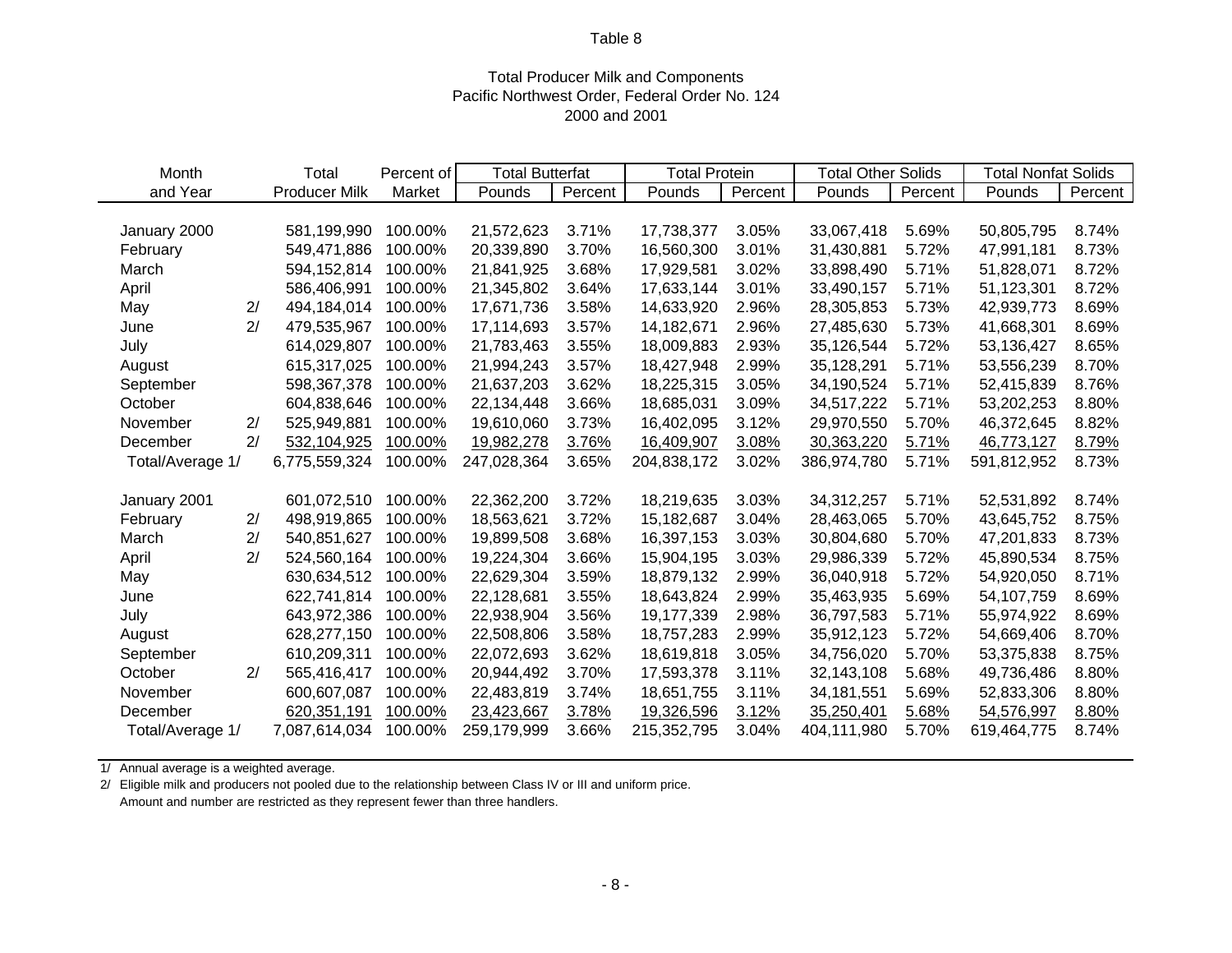#### Number of Producers and Milk Production Pacific Northwest Order, Federal Order No. 124 1/

#### **May 2000 and 2001**

|                       |       | Number of |                |             |                | Number of                   |                |                |                |             |  |  |
|-----------------------|-------|-----------|----------------|-------------|----------------|-----------------------------|----------------|----------------|----------------|-------------|--|--|
|                       |       | Producers |                |             | Pounds of Milk |                             | Producers      |                | Pounds of Milk |             |  |  |
| State & County        |       | 2001      | 2000           | 2001        | 2000           | State & County              | 2001           | 2000           | 2001           | 2000        |  |  |
| Washington            |       |           |                |             |                | Oregon                      |                |                |                |             |  |  |
| Adams & Whitman*      |       | 8         | 9              | 8,875,387   | 8,550,208      | Benton & Lincoln*           | $\overline{7}$ | 8              | 4,385,651      | 4,874,563   |  |  |
| Benton                |       | 3         | 3              | 3,068,239   | 3,628,230      | Clackamas, Multnomah *      |                |                |                |             |  |  |
| Clallam               |       | 5         | n/a            | 1,604,237   | n/a            | & Umatilla*                 | 15             | 17             | 3,050,291      | 3,535,005   |  |  |
| Clark                 |       | 16        | 18             | 7,980,171   | 7,811,078      | Clatsop & Columbia*         | $\overline{7}$ | $\overline{7}$ | 1,984,628      | 2,135,920   |  |  |
| Cowlitz               |       | 3         | 3              | 1,238,582   | 1,279,048      | Coos & Curry*               | 9              | 26             | 1,252,033      | 3,533,155   |  |  |
| Franklin              |       | 13        | 12             | 18,920,667  | 13,721,759     | Deschutes & Crook*          | 8              | 9              | 1,337,159      | 1,334,413   |  |  |
| Grant & Kittitas*     |       | 28        | 30             | 23,577,123  | 22,210,629     | Jackson                     | 3              | 3              | 348,857        | 376,570     |  |  |
| Grays Harbor          |       | 16        | 19             | 9,066,325   | 8,235,053      | Josephine                   | $\overline{7}$ | 8              | 3,713,966      | 3,899,934   |  |  |
| Island                |       | 4         | 5              | 2,552,610   | 2,927,961      | Klamath (& Malhuer in 2001) | 13             | 9              | 8,307,831      | 7,510,922   |  |  |
| Jefferson             |       | 5         | n/a            | 1,013,190   | n/a            | Lane                        | 6              | $\overline{7}$ | 4,546,934      | 4,053,294   |  |  |
| King                  |       | 39        | 46             | 20,702,399  | 22,099,031     | Linn                        | 13             | 14             | 6,370,753      | 7,689,222   |  |  |
| Klickitat             |       | 3         | 4              | 940,046     | 1,517,994      | Marion                      | 35             | 37             | 30,067,972     | 29,891,270  |  |  |
| Lewis                 |       | 41        | 41             | 17,002,992  | 16,925,155     | Polk                        | 4              | 6              | 8,043,326      | 8,596,924   |  |  |
| Lincoln* & Spokane    |       | 18        | 20             | 3,177,663   | 4,186,596      | Tillamook & Morrow          | 146            | 142            | 45,094,439     | 40,606,001  |  |  |
| Pacific               |       | 12        | 12             | 3,443,395   | 3,707,155      | Washington                  | 22             | 23             | 7,273,332      | 6,993,745   |  |  |
| Pierce                |       | 13        | 17             | 7,628,393   | 10,306,572     | Yamhill                     | 11             | 15             | 8,492,947      | 8,754,456   |  |  |
| Skagit                |       | 54        | 59             | 31,917,786  | 33,654,572     | Total                       | 306            | 331            | 134,270,119    | 133,785,394 |  |  |
| Snohomish             |       | 54        | 60             | 29,603,275  | 33,287,068     | Idaho                       |                |                |                |             |  |  |
| <b>Stevens</b>        |       | 18        | 18             | 2,675,963   | 2,536,911      | <b>Bonner</b>               | 5              | 6              | 493,538        | 475,504     |  |  |
| Thurston              |       | 16        | 18             | 13,677,946  | 13,011,128     | Boundary                    | 3              | 4              | 386,056        | 438,032     |  |  |
| Wahkiakum             |       | 4         | $\overline{4}$ | 787,212     | 683,635        | Idaho, Latah*, & Nez Perce* | $\overline{7}$ | 8              | 906,917        | 893,947     |  |  |
| Whatcom               |       | 205       | 26             | 119,432,996 | 11,176,686     | Southern Idaho              | 134            | n/a            | 22,086,408     | n/a         |  |  |
| Yakima                |       | 72        | 69             | 128,827,457 | 129,199,462    | Total                       | 149            | 18             | 23,872,919     | 1,807,483   |  |  |
|                       | Total | 650       | 493            | 457,714,054 | 350,655,931    |                             |                |                |                |             |  |  |
| California            |       |           |                |             |                | Utah                        | 102            | n/a            | 10,152,966     | n/a         |  |  |
| Del Norte* & Siskiyou |       | 6         | 8              | 4,582,134   | 7,871,722      |                             |                |                |                |             |  |  |
|                       | Total | 6         | 8              | 4,582,134   | 7,871,722      | <b>Market Total</b>         | 1,213          | 850            | 630,592,192    | 494,120,530 |  |  |

1/ Data obtained from unaudited producer payrolls submitted by handlers. May differ slightly from Table 3 and 8 due to producers changing handlers and changes in handler data between pool and payroll. Data is restricted when it represents two or fewer producers. Restricted data is usually included with adjacent, non-restricted counties.

\* Restricted in 2000 and 2001.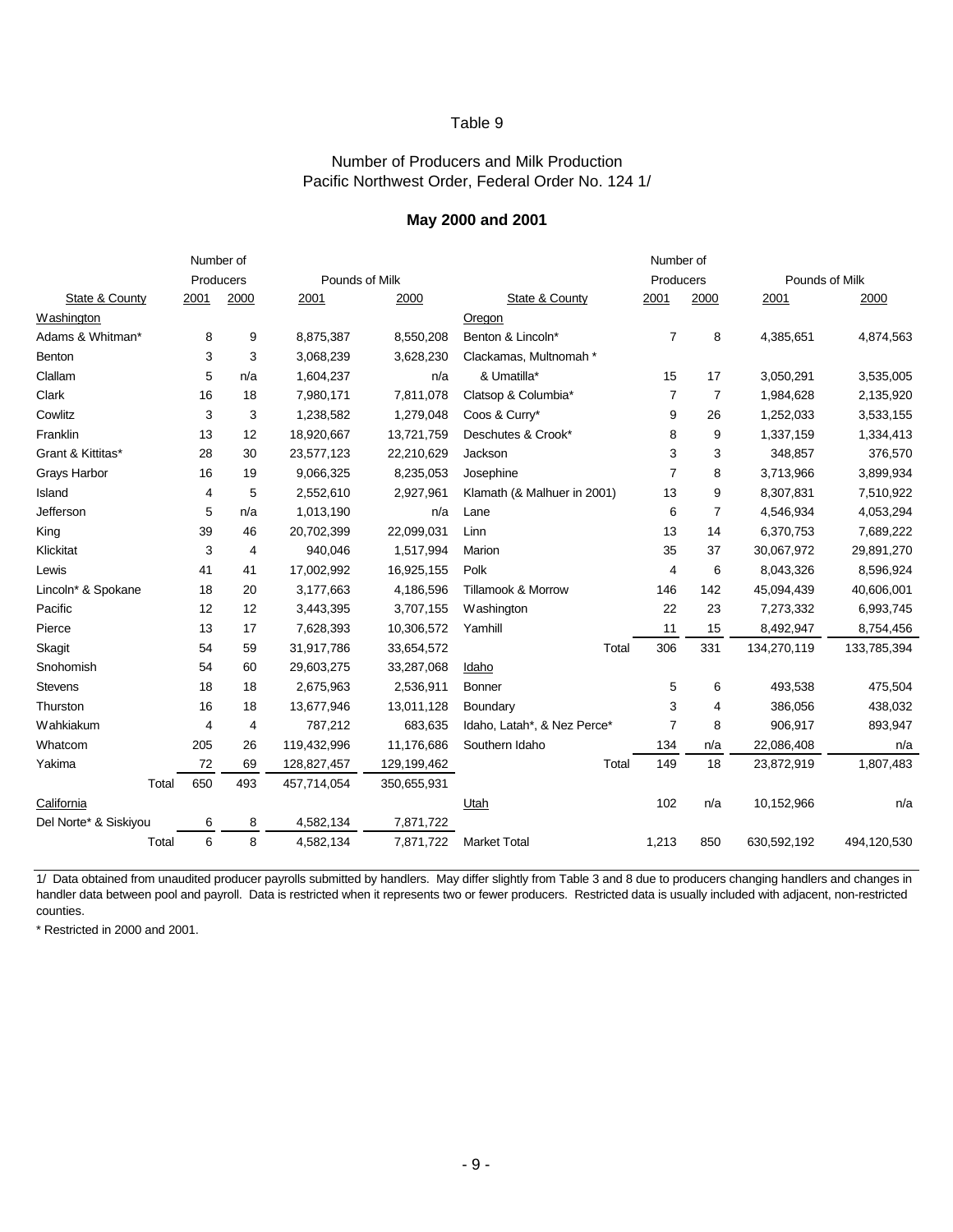#### Number of Producers and Milk Production Pacific Northwest Order, Federal Order No. 124 1/

#### **December 2000 and 2001**

|                       | Number of |      |                |             | Number of                     |       |                |                |                |             |  |
|-----------------------|-----------|------|----------------|-------------|-------------------------------|-------|----------------|----------------|----------------|-------------|--|
|                       | Producers |      | Pounds of Milk |             |                               |       | Producers      |                | Pounds of Milk |             |  |
| State & County        | 2001      | 2000 | 2001           | 2000        | State & County                |       | 2001           | 2000           | 2001           | 2000        |  |
| Washington            |           |      |                |             | Oregon                        |       |                |                |                |             |  |
| Adams & Whitman*      | 9         | 9    | 8,660,967      | 8,002,541   | Benton & Lincoln*             |       | $\overline{7}$ | 6              | 4,328,314      | 4,136,569   |  |
| Benton                | 3         | 3    | 2,796,156      | 3,096,861   | Clackamas, Multnomah *        |       |                |                |                |             |  |
| Clallam               | 5         | n/a  | 1,470,526      | n/a         | & Umatilla*                   |       | 15             | 15             | 3,014,178      | 2,691,495   |  |
| Clark                 | 14        | 18   | 7,062,254      | 7,294,096   | Clatsop & Columbia*           |       | 5              | $\overline{7}$ | 827,274        | 1,602,895   |  |
| Cowlitz               | 3         | 3    | 1,145,337      | 1,134,198   | Coos & Curry*                 |       | 9              | 9              | 1,119,544      | 1,066,310   |  |
| Franklin              | 13        | 12   | 18,740,190     | 13,472,631  | Deschutes & Crook*            |       | 7              | 8              | 1,212,178      | 1,272,125   |  |
| Grant & Kittitas*     | 27        | 27   | 22,326,535     | 21,681,688  | Jackson                       |       | 3              | 3              | 386,881        | 340,108     |  |
| Grays Harbor          | 16        | 16   | 8,149,831      | 7,860,570   | Josephine                     |       | 7              | 8              | 3,347,456      | 3,466,074   |  |
| Island                | 4         | 5    | 2,447,115      | 2,682,009   | Klamath & Malhuer             |       | 11             | 13             | 8,336,484      | 7,573,268   |  |
| Jefferson             | 5         | n/a  | 958,321        | n/a         | Lane                          |       | 6              | $\overline{7}$ | 5,055,637      | 4,156,897   |  |
| King                  | 40        | 40   | 19,621,495     | 19,818,427  | Linn                          |       | 13             | 12             | 6,795,663      | 6,447,866   |  |
| Klickitat             | 3         | 4    | 908,166        | 1,399,683   | Marion                        |       | 35             | 37             | 28,374,182     | 28,378,952  |  |
| Lewis                 | 39        | 41   | 15,668,041     | 16,195,951  | Polk                          |       | 4              | 6              | 7,616,040      | 7,843,681   |  |
| Lincoln* & Spokane    | 16        | 17   | 3,148,682      | 3,283,752   | <b>Tillamook &amp; Morrow</b> |       | 143            | 142            | 59,027,257     | 37,888,070  |  |
| Pacific               | 12        | 12   | 3,305,959      | 3,350,724   | Washington                    |       | 22             | 23             | 6,667,294      | 6,503,803   |  |
| Pierce                | 12        | 14   | 7,553,938      | 7,392,924   | Yamhill                       |       | 9              | 14             | 8,122,566      | 8,211,232   |  |
| Skagit                | 52        | 55   | 30,153,218     | 29,124,559  |                               | Total | 296            | 310            | 144,230,948    | 121,579,345 |  |
| Snohomish             | 52        | 58   | 26,969,663     | 29,918,005  | Idaho                         |       |                |                |                |             |  |
| <b>Stevens</b>        | 18        | 18   | 2,537,318      | 2,525,817   | Bonner                        |       | 4              | 5              | 421,868        | 464,530     |  |
| Thurston              | 14        | 16   | 10,325,788     | 13,315,149  | Boundary                      |       | 3              | 3              | 390,364        | 434,377     |  |
| Wahkiakum             | 4         | 4    | 601,553        | 584,153     | Idaho & Latah*                |       | $\overline{7}$ | $\overline{7}$ | 847,780        | 809,079     |  |
| Whatcom               | 199       | 97   | 115,143,483    | 59,241,684  | Southern Idaho                |       | 137            | 145            | 24,063,436     | 24,080,772  |  |
| Yakima                | 70        | 71   | 127,633,169    | 120,453,934 |                               | Total | 151            | 160            | 25,723,448     | 25,788,758  |  |
| Total                 | 630       | 540  | 437, 327, 705  | 371,829,356 |                               |       |                |                |                |             |  |
| California            |           |      |                |             | Utah                          |       | 102            | 104            | 8,475,249      | 9,606,074   |  |
| Del Norte* & Siskiyou | 6         | 6    | 4,584,433      | 4,427,842   |                               |       |                |                |                |             |  |
| Total                 | 6         | 6    | 4,584,433      | 4,427,842   | <b>Market Total</b>           |       | 1,185          | 1,120          | 620,341,783    | 533,231,375 |  |

1/ Data obtained from unaudited producer payrolls submitted by handlers. May differ slightly from Table 3 and 8 due to producers changing handlers and changes in handler data between pool and payroll. Data is restricted when it represents two or fewer producers. Restricted data is usually included with adjacent, non-restricted counties.

\* Restricted in 2000 and 2001.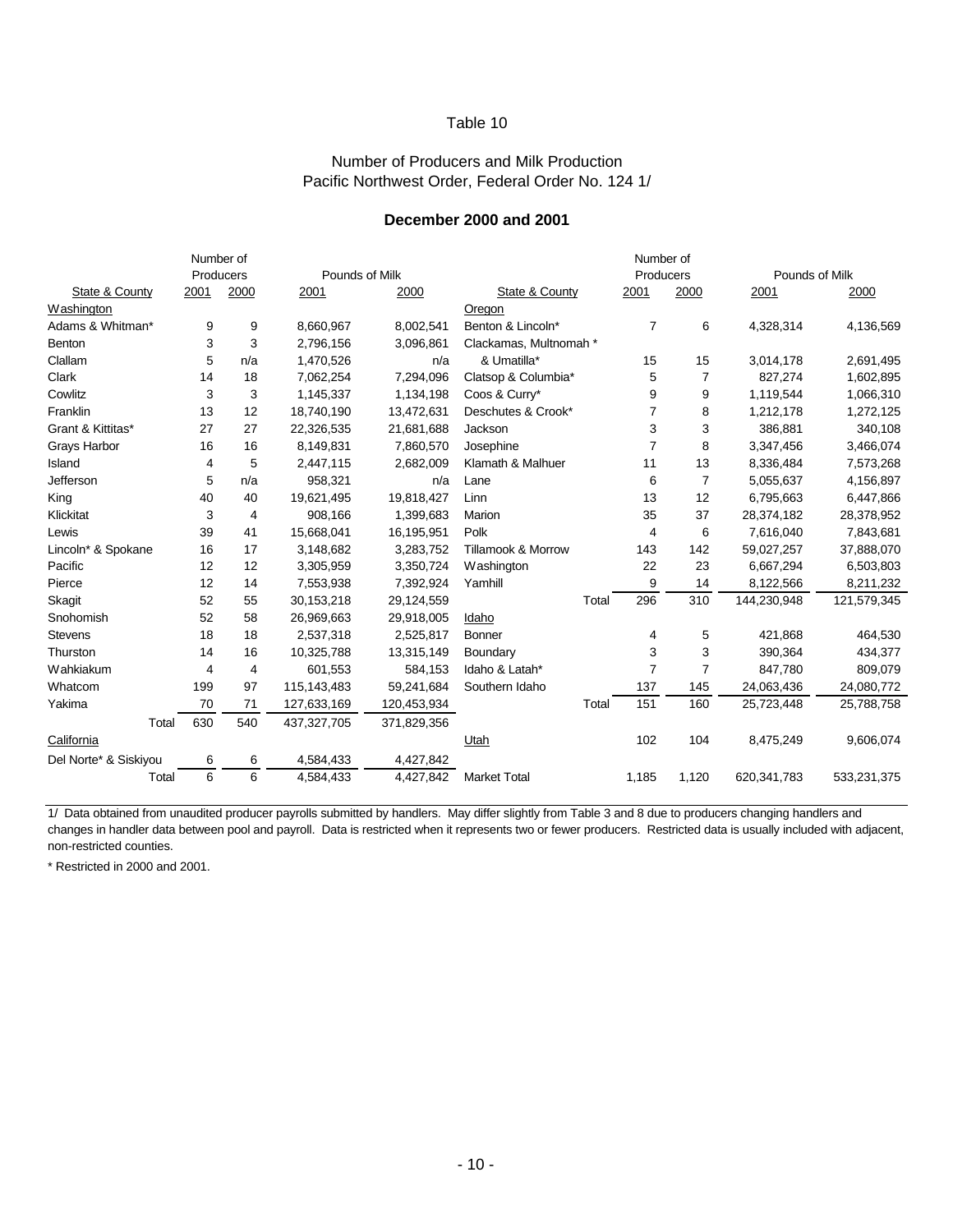## Class Prices Per Cwt. for 3.5% Milk and Component Prices Pacific Northwest Order, Federal Order No. 124 2000 and 2001 1/

| Month        |                  |       |                 |                                               | <b>Class</b> |        | Class II |                         | Class III        |         |                     | Class IV |                         |
|--------------|------------------|-------|-----------------|-----------------------------------------------|--------------|--------|----------|-------------------------|------------------|---------|---------------------|----------|-------------------------|
| and Year     |                  |       |                 | Class I Class II Class III Class IV Butterfat |              | Skim   |          | Butterfat Nonfat Solids | <b>Butterfat</b> | Protein | <b>Other Solids</b> |          | Butterfat Nonfat Solids |
|              | $\sim$ 10 $\sim$ |       | \$ Per Cwt. - - |                                               | \$/lb        | \$/cwt | \$/lb    | \$/lb                   | \$/lb            | \$/lb   | \$/lb               | \$/lb    | \$/lb                   |
| January 2000 | 12.80            | 11.43 | 10.05           | 10.73                                         | 1.0044       | 9.62   | 0.9436   | 0.9356                  | 0.9366           | 2.1677  | 0.0503              | 0.9366   | 0.8574                  |
| February     | 12.61            | 11.51 | 9.54            | 10.80                                         | 0.9492       | 9.62   | 0.9658   | 0.9356                  | 0.9588           | 1.9849  | 0.0432              | 0.9588   | 0.8565                  |
| March        | 12.74            | 11.71 | 9.54            | 11.00                                         | 0.9903       | 9.61   | 1.0261   | 0.9344                  | 1.0191           | 1.9166  | 0.0424              | 1.0191   | 0.8553                  |
| April        | 12.83            | 12.10 | 9.41            | 11.38                                         | 1.0179       | 9.60   | 1.1422   | 0.9333                  | 1.1352           | 1.7399  | 0.0408              | 1.1352   | 0.8537                  |
| May          | 13.38            | 12.63 | 9.37            | 11.91                                         | 1.1749       | 9.60   | 1.2924   | 0.9333                  | 1.2854           | 1.5514  | 0.0403              | 1.2854   | 0.8530                  |
| June         | 13.60            | 13.08 | 9.46            | 12.38                                         | 1.2385       | 9.60   | 1.4198   | 0.9333                  | 1.4128           | 1.4278  | 0.0438              | 1.4128   | 0.8556                  |
| July         | 14.36            | 12.58 | 10.66           | 11.87                                         | 1.4545       | 9.61   | 1.2761   | 0.9344                  | 1.2691           | 1.9726  | 0.0557              | 1.2691   | 0.8561                  |
| August       | 13.85            | 12.56 | 10.13           | 11.87                                         | 1.3103       | 9.60   | 1.2729   | 0.9333                  | 1.2659           | 1.7952  | 0.0577              | 1.2659   | 0.8567                  |
| September    | 13.74            | 12.58 | 10.76           | 11.94                                         | 1.2781       | 9.60   | 1.2777   | 0.9333                  | 1.2707           | 2.0137  | 0.0502              | 1.2707   | 0.8624                  |
| October      | 13.79            | 12.54 | 10.02           | 11.81                                         | 1.2756       | 9.66   | 1.2514   | 0.9400                  | 1.2444           | 1.8028  | 0.0471              | 1.2444   | 0.8585                  |
| November     | 13.72            | 13.68 | 8.57            | 13.00                                         | 1.2625       | 9.64   | 1.5815   | 0.9378                  | 1.5745           | 0.9149  | 0.0565              | 1.5745   | 0.8617                  |
| December     | 14.03            | 13.97 | 9.37            | 13.27                                         | 1.3473       | 9.65   | .6604    | 0.9389                  | 1.6534           | 1.0378  | 0.0829              | 1.6534   | 0.8616                  |
| Average 1/   | 13.45            | 12.53 | 9.74            | 11.83                                         | 1.1920       | 9.62   | .2592    | 0.9353                  | 1.2522           | 1.6938  | 0.0509              | 1.2522   | 0.8574                  |
|              |                  |       |                 |                                               |              |        |          |                         |                  |         |                     |          |                         |
| January 2001 | 15.89            | 12.82 | 9.99            | 12.13                                         | 1.8434       | 9.78   | 1.2966   | 0.9533                  | 1.2896           | 1.6181  | 0.1120              | 1.2896   | 0.8765                  |
| February     | 13.84            | 13.43 | 10.27           | 12.70                                         | 1.2542       | 9.79   | 1.4696   | 0.9544                  | 1.4626           | 1.4951  | 0.1199              | 1.4626   | 0.8737                  |
| March        | 14.55            | 14.17 | 11.42           | 13.46                                         | 1.4673       | 9.76   | 1.6890   | 0.9511                  | 1.6820           | 1.6498  | 0.1039              | 1.6820   | 0.8727                  |
| April        | 15.34            | 15.10 | 12.06           | 14.41                                         | 1.6912       | 9.76   | 1.9553   | 0.9511                  | 1.9483           | 1.5443  | 0.1081              | 1.9483   | 0.8745                  |
| May          | 16.11            | 15.72 | 13.83           | 15.04                                         | 1.9077       | 9.78   | 2.1261   | 0.9533                  | 2.1191           | 1.9108  | 0.1229              | 2.1191   | 0.8780                  |
| June         | 16.89            | 16.05 | 15.02           | 15.33                                         | 2.1223       | 9.80   | 2.2159   | 0.9556                  | 2.2089           | 2.1670  | 0.1409              | 2.2089   | 0.8748                  |
| July         | 17.24            | 15.96 | 15.46           | 14.81                                         | 2.2294       | 9.78   | 2.1953   | 0.9533                  | 2.1883           | 2.3175  | 0.1510              | 2.1883   | 0.8234                  |
| August       | 17.30            | 15.98 | 15.55           | 15.06                                         | 2.2402       | 9.80   | 2.3046   | 0.9111                  | 2.2976           | 2.2188  | 0.1535              | 2.2976   | 0.8073                  |
| September    | 17.46            | 16.24 | 15.90           | 15.59                                         | 2.2622       | 9.89   | 2.4519   | 0.8822                  | 2.4449           | 2.1647  | 0.1520              | 2.4449   | 0.8097                  |
| October      | 17.83            | 13.53 | 14.60           | 12.77                                         | 2.5350       | 9.28   | 1.6596   | 0.8889                  | 1.6526           | 2.6664  | 0.1482              | 1.6526   | 0.8041                  |
| November     | 17.66            | 12.78 | 11.31           | 11.97                                         | 1.8746       | 11.50  | 1.4570   | 0.8844                  | 1.4500           | 1.8045  | 0.1470              | 1.4500   | 0.7949                  |
| December     | 13.88            | 12.61 | 11.80           | 11.79                                         | 1.4703       | 9.05   | 1.4392   | 0.8722                  | 1.4322           | 1.9782  | 0.1517              | 1.4322   | 0.7799                  |
| Average 1/   | 16.17            | 14.53 | 13.10           | 13.76                                         | 1.9082       | 9.83   | 1.8550   | 0.9259                  | 1.8480           | 1.9613  | 0.1343              | 1.8480   | 0.8391                  |

1/ Simple average.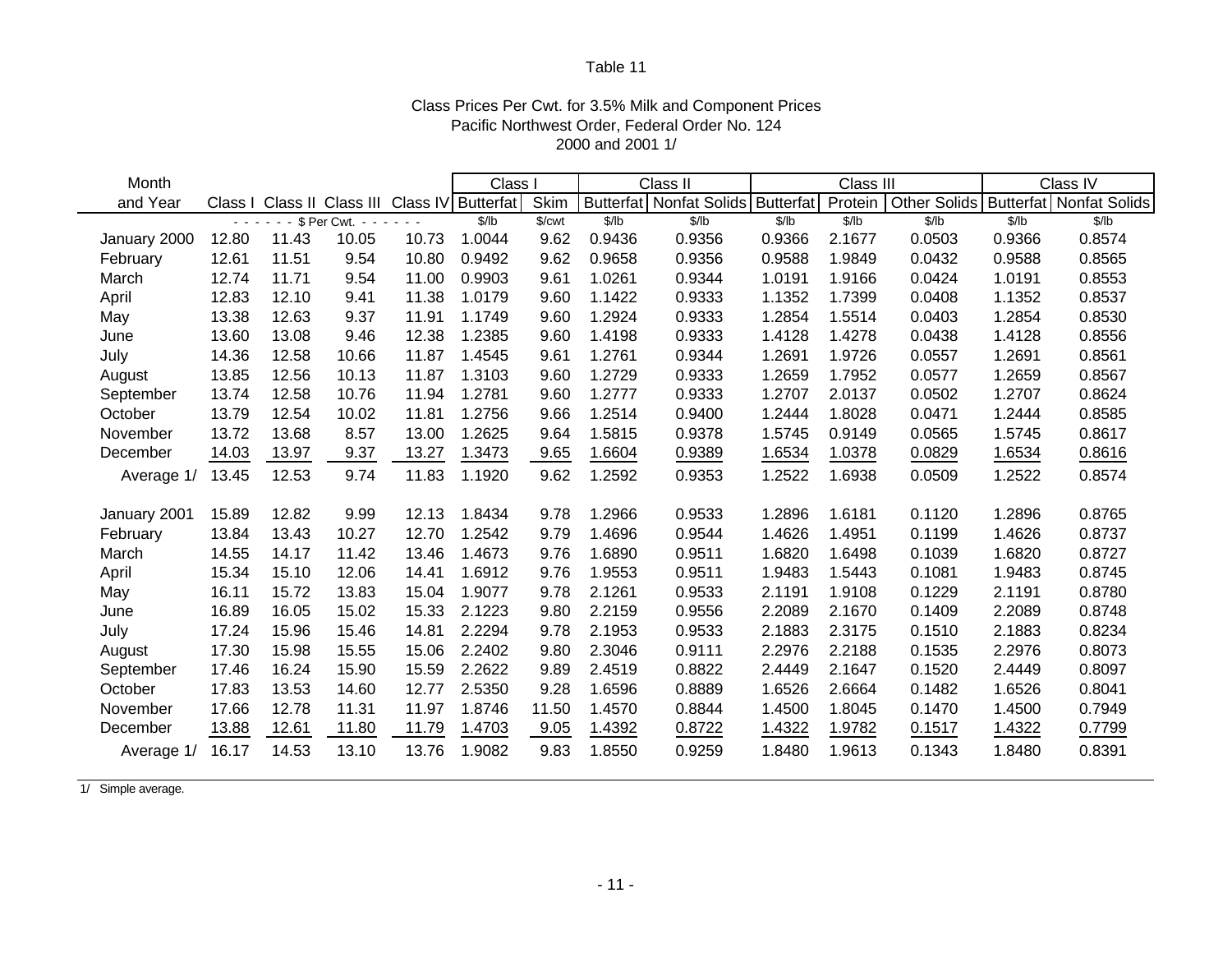## Producer Price Differentials, Component Prices, and Statistical Uniform Prices Pacific Northwest Order, Federal Order No. 124 2000 and 2001 1/

|              | Producer        | <b>Producer Component Prices</b>                                                       | <b>Statistical</b> |                     |          |  |
|--------------|-----------------|----------------------------------------------------------------------------------------|--------------------|---------------------|----------|--|
| Month        | Price           | <b>Butterfat</b>                                                                       | Protein            | <b>Other Solids</b> | Uniform  |  |
| and Year     | Differential    | Price                                                                                  | Price              | Price               | Price 3/ |  |
|              | - \$ Per Cwt. - | - \$ Per Cwt. -<br>$\mathbb{Z}^2$ in the set of $\mathbb{Z}^2$<br>$$Per$ Pound - - - - |                    |                     |          |  |
| January 2000 | 1.06            | 0.9366                                                                                 | 2.1677             | 0.0503              | 11.11    |  |
| February     | 1.52            | 0.9588                                                                                 | 1.9849             | 0.0432              | 11.06    |  |
| March        | 1.63            | 1.0191                                                                                 | 1.9166             | 0.0424              | 11.17    |  |
| April        | 1.90            | 1.1352                                                                                 | 1.7399             | 0.0408              | 11.31    |  |
| May          | 2.33            | 1.2854                                                                                 | 1.5514             | 0.0403              | 11.70    |  |
| June         | 2.45            | 1.4128                                                                                 | 1.4278<br>0.0438   |                     | 11.91    |  |
| July         | 1.53            | 1.2691                                                                                 | 1.9726             | 0.0557              | 12.19    |  |
| August       | 1.81            | 1.2659                                                                                 | 1.7952             | 0.0577              | 11.94    |  |
| September    | 1.35            | 1.2707                                                                                 | 2.0137             | 0.0502              | 12.11    |  |
| October      | 1.77            | 1.2444                                                                                 | 1.8028             | 0.0471              | 11.79    |  |
| November     | 3.23            | 1.5745                                                                                 | 0.9149             | 0.0565              | 11.80    |  |
| December     | 2.90            | 1.6534                                                                                 | 1.0378             | 0.0829              | 12.27    |  |
| Average 2/   | 1.96            | 1.2522                                                                                 | 1.6938             | 0.0509              | 11.70    |  |
| January 2001 | 2.35            | 1.2896                                                                                 | 1.6181             | 0.1120              | 12.34    |  |
| February     | 2.08            | 1.4626                                                                                 | 1.4951             | 0.1199              | 12.35    |  |
| March        | 1.92            | 1.6820                                                                                 | 1.6498             | 0.1039              | 13.34    |  |
| April        | 1.99            | 1.9483                                                                                 | 1.5443             | 0.1081              | 14.05    |  |
| May          | 1.29            | 2.1191                                                                                 | 1.9108             | 0.1229              | 15.12    |  |
| June         | 0.76            | 2.2089                                                                                 | 2.1670             | 0.1409              | 15.78    |  |
| July         | 0.34            | 2.1883                                                                                 | 2.3175             | 0.1510              | 15.80    |  |
| August       | 0.44            | 2.2976                                                                                 | 2.2188             | 0.1535              | 15.99    |  |
| September    | 0.44            | 2.4449                                                                                 | 2.1647             | 0.1520              | 16.34    |  |
| October      | (0.22)          | 1.6526                                                                                 | 2.6664             | 0.1482              | 14.38    |  |
| November     | 1.99            | 1.4500                                                                                 | 1.8045             | 0.1470              | 13.30    |  |
| December     | 0.55            | 1.4322                                                                                 | 1.9782             | 0.1517              | 12.35    |  |
| Average 2/   | 1.16            | 1.8480                                                                                 | 1.9613             | 0.1343              | 14.26    |  |

1/ See Table 11 for class price data for the Pacific Northwest Order.

2/ Simple average.

3/ Statistical Uniform Price = Class III Price + Producer Price Differential.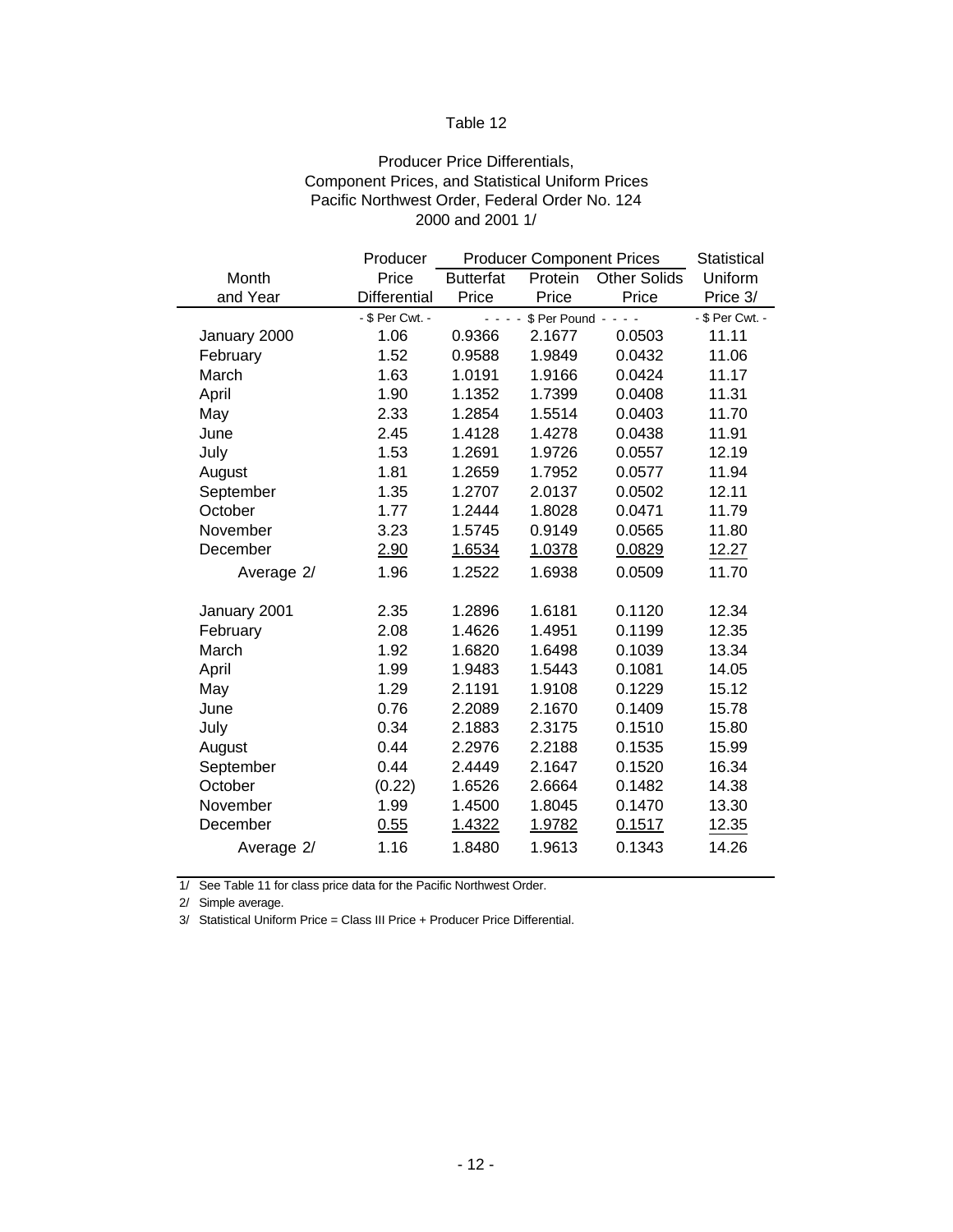#### **Advance** National Agricultural Statistical Services (NASS) Commodity Pricing Factors 2000 and 2001 Used in Pricing Class I Skim/Butterfat and Class II Skim/Nonfat Solids

|              | <b>NASS</b> |                      |        |                   |                     |            |               |            |                 |            |        |            |
|--------------|-------------|----------------------|--------|-------------------|---------------------|------------|---------------|------------|-----------------|------------|--------|------------|
| Month        |             | <b>Cheese Blocks</b> |        | Cheese Barrels 2/ | Cheese Average 1/2/ |            | <b>Butter</b> |            | Nonfat Dry Milk |            | Whey   |            |
| and Year     | \$/lb       | Pounds               | \$/lb  | Pounds            | \$/lb               | Pounds     | \$/lb         | Pounds     | \$/lb           | Pounds     | \$/lb  | Pounds     |
|              |             |                      |        |                   |                     |            |               |            |                 |            |        |            |
| January 2000 | 1.1191      | 8,854,041            | 1.1008 | 16,778,899        | 1.1268              | 25,632,940 | 0.9220        | 6,037,154  | 1.0125          | 33,182,667 | 0.1870 | 16,524,843 |
| February     | 1.1652      | 8,498,618            | 1.1416 | 18,336,001        | 1.1696              | 26,834,619 | 0.8768        | 10,074,425 | 1.0114          | 40,548,346 | 0.1859 | 17,604,359 |
| March        | 1.1054      | 11,254,340           | 1.0804 | 17,452,872        | 1.1084              | 28,707,212 | 0.9105        | 10,927,681 | 1.0104          | 40,180,459 | 0.1800 | 13,670,956 |
| April        | 1.0953      | 11,485,611           | 1.0841 | 20,279,760        | 1.1073              | 31,765,371 | 0.9331        | 10,735,686 | 1.0098          | 37,758,792 | 0.1771 | 16,415,820 |
| May          | 1.0985      | 13,078,370           | 1.0770 | 19,009,126        | 1.1035              | 32,087,496 | 1.0618        | 9,448,972  | 1.0096          | 35,032,190 | 0.1774 | 14,526,813 |
| June         | 1.0911      | 11,774,884           | 1.0768 | 20,901,534        | 1.1011              | 32,676,418 | 1.1140        | 8,166,793  | 1.0100          | 38,094,858 | 0.1755 | 15,672,012 |
| July         | 1.0914      | 13,226,489           | 1.0851 | 21,382,629        | 1.1060              | 34,609,118 | 1.2911        | 5,413,954  | 1.0106          | 40,452,810 | 0.1794 | 16,495,864 |
| August       | 1.2013      | 13,053,025           | 1.2175 | 16,275,921        | 1.2269              | 29,328,946 | 1.1729        | 4,767,163  | 1.0093          | 43,465,174 | 0.1893 | 12,828,099 |
| September    | 1.2029      | 12,296,151           | 1.1406 | 15,896,790        | 1.1847              | 28,192,941 | 1.1465        | 5,415,007  | 1.0091          | 32,075,482 | 0.1940 | 11,709,008 |
| October      | 1.2720      | 11,253,674           | 1.1797 | 13,486,352        | 1.2380              | 24,740,026 | 1.1444        | 5,706,467  | 1.0168          | 37,925,163 | 0.1856 | 13,703,307 |
| November     | 1.2293      | 11,392,564           | 1.1486 | 14,200,844        | 1.2012              | 25,593,408 | 1.1337        | 5,837,515  | 1.0143          | 30,117,649 | 0.1820 | 16,267,878 |
| December     | 1.0343      | 12,558,910           | 0.9874 | 12,462,663        | 1.0259              | 25,021,573 | 1.2032        | 6,949,978  | 1.0157          | 31,096,565 | 0.1881 | 15,388,396 |
| Average 3/   | 1.1422      |                      | 1.1100 |                   | 1.1416              |            | 1.0758        |            | 1.0116          |            | 0.1834 |            |
|              |             |                      |        |                   |                     |            |               |            |                 |            |        |            |
| January 2001 | 1.0824      | 11,412,718           | 1.0702 | 16,900,887        | 1.0930              | 28,313,605 | 1.6110        | 7,360,158  | 1.0159          | 32,599,592 | 0.2194 | 16,655,689 |
| February     | 1.1171      | 10,128,665           | 1.1147 | 16,025,928        | 1.1340              | 26,154,593 | 1.1279        | 11,439,763 | 1.0172          | 28,343,463 | 0.2446 | 15,858,573 |
| March        | 1.0935      | 13,099,034           | 1.1431 | 18,621,192        | 1.1402              | 31,720,226 | 1.3026        | 7,327,250  | 1.0135          | 43,400,991 | 0.2603 | 17,474,309 |
| April        | 1.2446      | 12,822,217           | 1.2725 | 16,203,336        | 1.2769              | 29,025,553 | 1.4862        | 10,217,722 | 1.0132          | 37,742,365 | 0.2406 | 19,242,025 |
| May          | 1.3305      | 13,202,978           | 1.3041 | 17,853,197        | 1.3326              | 31,056,175 | 1.6637        | 6,328,408  | 1.0154          | 45,145,891 | 0.2434 | 24,844,770 |
| June         | 1.4395      | 13,845,411           | 1.4696 | 17,501,293        | 1.4731              | 31,346,704 | 1.8397        | 7,426,312  | 1.0173          | 44,489,604 | 0.2535 | 23,461,885 |
| July         | 1.6030      | 15,375,362           | 1.6101 | 18,461,556        | 1.6232              | 33,836,918 | 1.9275        | 5,714,858  | 1.0158          | 33,901,812 | 0.2753 | 20,861,530 |
| August       | 1.6539      | 14,222,812           | 1.6206 | 16,741,667        | 1.6521              | 30,964,479 | 1.9364        | 5,153,848  | 0.9730          | 40,038,180 | 0.2874 | 19,918,667 |
| September    | 1.6652      | 12,493,001           | 1.6430 | 16,344,232        | 1.6696              | 28,837,233 | 1.9544        | 6,814,479  | 0.9445          | 52,328,483 | 0.2871 | 21,556,707 |
| October      | 1.7183      | 13,880,106           | 1.6800 | 18,293,534        | 1.7136              | 32,173,640 | 2.1781        | 7,632,370  | 0.9506          | 36,732,691 | 0.2876 | 19,285,516 |
| November     | 1.6842      | 13,367,028           | 1.6433 | 19,788,946        | 1.6777              | 33,155,974 | 1.6366        | 7,254,233  | 0.9468          | 34,276,665 | 0.2841 | 21,735,883 |
| December     | 1.2207      | 15,406,285           | 1.1862 | 18,772,632        | 1.2182              | 34,178,917 | 1.3051        | 10,961,945 | 0.9342          | 34,968,232 | 0.2851 | 21,610,837 |
| Average 3/   | 1.4044      |                      | 1.3965 |                   | 1.4170              |            | 1.6641        |            | 0.9881          |            | 0.2640 |            |

Source: National Agricultural Statistics Services (NASS), Washington D.C.

1/ The weighted average of barrels plus three cents and blocks.

2/ NASS barrels changed from 39% moisture to 38% moisture, January 2001.

3/ Simple Average.